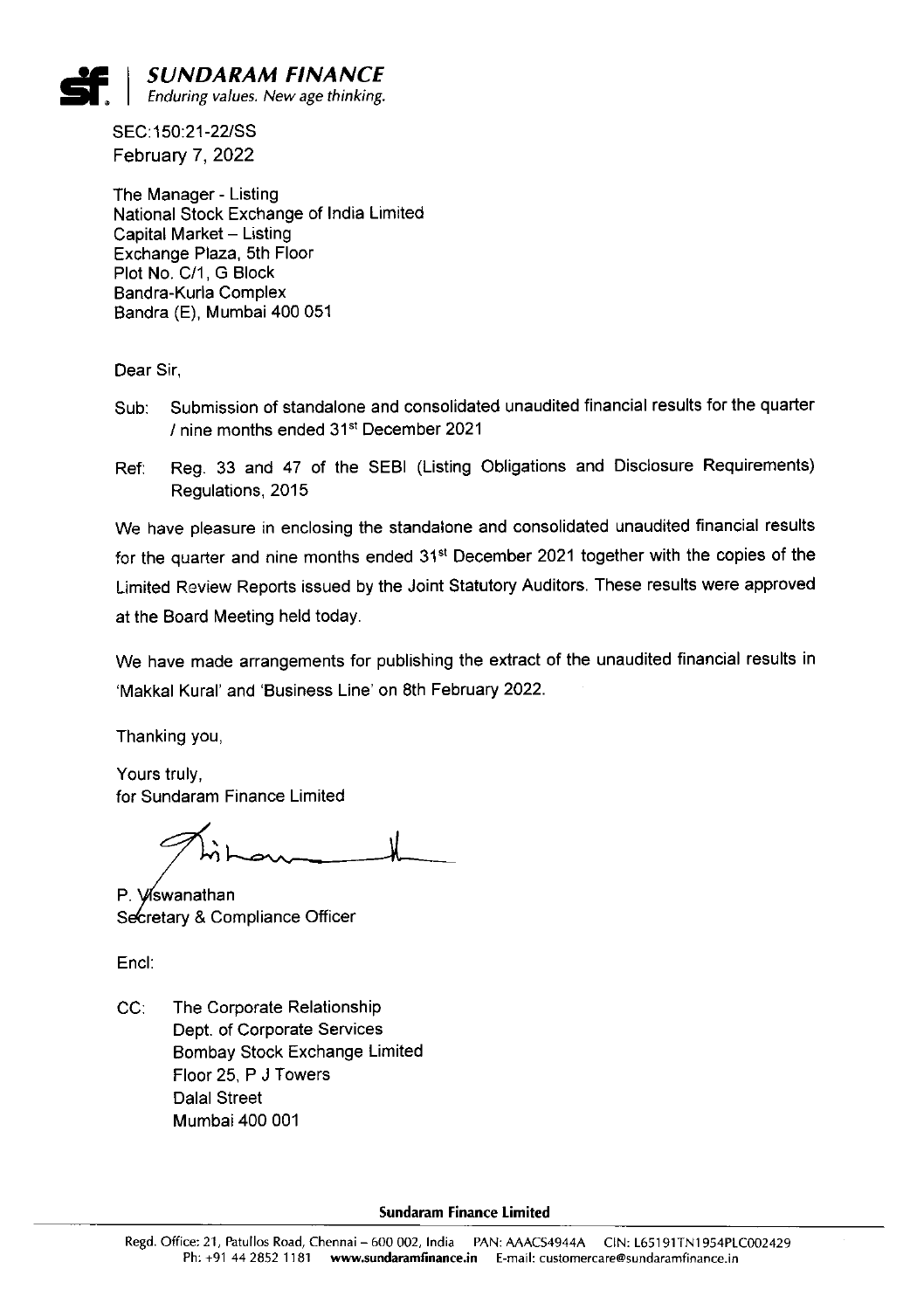

**SUNDARAM FINANCE** Enduring values. New age thinking.

# STATEMENT OF UNAUDITED FINANCIAL RESULTS FOR THE QUARTER AND NINE MONTHS PERIOD ENDED 31.12.2021

| Standalone<br><b>Quarter Ended</b><br><b>Nine Months Ended</b><br>Sl.No<br><b>Particulars</b><br>31.12.2021<br>31.12.2021<br>30.09.2021<br>31.12.2020<br>Unaudited<br>Unaudited<br>Unaudited<br>Unaudited<br>1 Revenue from Operations<br>Interest Income<br>857.20<br>2573.50<br>860.62<br>904.33<br>Lease Rental income (Net)<br>17.24<br>17.79<br>14.25<br>50.86<br>Fees and Commission Income<br>57.44<br>51.76<br>70.SOİ<br>142.59<br>Dividend Income<br>0.01<br>58.36<br>0.00<br>73.62<br>income from other Services<br>5.32<br>5.30<br>15.73<br>5.16 | 31.12.2020<br>Unaudited<br>2612.54<br>42.74 | Year Ended<br>31.03.2021<br>Audited<br>3471.34 |
|-------------------------------------------------------------------------------------------------------------------------------------------------------------------------------------------------------------------------------------------------------------------------------------------------------------------------------------------------------------------------------------------------------------------------------------------------------------------------------------------------------------------------------------------------------------|---------------------------------------------|------------------------------------------------|
|                                                                                                                                                                                                                                                                                                                                                                                                                                                                                                                                                             |                                             |                                                |
|                                                                                                                                                                                                                                                                                                                                                                                                                                                                                                                                                             |                                             |                                                |
|                                                                                                                                                                                                                                                                                                                                                                                                                                                                                                                                                             |                                             |                                                |
|                                                                                                                                                                                                                                                                                                                                                                                                                                                                                                                                                             |                                             |                                                |
|                                                                                                                                                                                                                                                                                                                                                                                                                                                                                                                                                             |                                             |                                                |
|                                                                                                                                                                                                                                                                                                                                                                                                                                                                                                                                                             |                                             |                                                |
|                                                                                                                                                                                                                                                                                                                                                                                                                                                                                                                                                             |                                             | 58.09                                          |
|                                                                                                                                                                                                                                                                                                                                                                                                                                                                                                                                                             | 142.58                                      | 196.61                                         |
|                                                                                                                                                                                                                                                                                                                                                                                                                                                                                                                                                             | 47.88                                       | 63.07                                          |
|                                                                                                                                                                                                                                                                                                                                                                                                                                                                                                                                                             | 16.52                                       | 21.01                                          |
| Recovery of Bad debts<br>5.54<br>4.50<br>13.21<br>3.11                                                                                                                                                                                                                                                                                                                                                                                                                                                                                                      | 6.70                                        | 12.97                                          |
| Net gain on fair value changes<br>15.58<br>60.78<br>23.63<br>46.47                                                                                                                                                                                                                                                                                                                                                                                                                                                                                          | 117.19                                      | 130.65                                         |
| <b>Total Revenue from Operations</b><br>958.33<br>1021.82<br>2930.29<br>1043.96                                                                                                                                                                                                                                                                                                                                                                                                                                                                             | 2986.15                                     | 3953.74                                        |
| 21 Other Income<br>2.94<br>3.35<br>2.50<br>11.78                                                                                                                                                                                                                                                                                                                                                                                                                                                                                                            | 10.24                                       | 60.46                                          |
| 3 Total Income<br>961.27<br>1025.17<br>1046.46<br>2942.07                                                                                                                                                                                                                                                                                                                                                                                                                                                                                                   | 2996.39                                     | 4014.20                                        |
| 4 Expenses                                                                                                                                                                                                                                                                                                                                                                                                                                                                                                                                                  |                                             |                                                |
| Finance cost<br>417.28<br>413.41<br>507.131<br>1289.22                                                                                                                                                                                                                                                                                                                                                                                                                                                                                                      | 1546.01                                     | 2030.73                                        |
| <b>Employee benefit expenses</b><br>104.11<br>105.24<br>93.86<br>312.45                                                                                                                                                                                                                                                                                                                                                                                                                                                                                     | 280.36                                      | 382.23                                         |
| Administrative & other expenses<br>5712<br>44.89<br>37.73<br>142.06                                                                                                                                                                                                                                                                                                                                                                                                                                                                                         | 114.96                                      | 158.62                                         |
| Depreciation & amortisation<br>18.94<br>17.90i<br>17.86<br>52.46                                                                                                                                                                                                                                                                                                                                                                                                                                                                                            | 51.55                                       | 70.25                                          |
| Impairment on financial                                                                                                                                                                                                                                                                                                                                                                                                                                                                                                                                     |                                             |                                                |
| 96.42<br>165.27<br>69.69<br>346.89<br>instruments                                                                                                                                                                                                                                                                                                                                                                                                                                                                                                           | 210.53.                                     | 316.06                                         |
| <b>Total expenses</b><br>693.87<br>746.71<br>726.27<br>2143.08                                                                                                                                                                                                                                                                                                                                                                                                                                                                                              | 2203.41                                     | 2957.90                                        |
| Profit/(loss) before exceptional<br>267.40<br>278.46<br>320.19                                                                                                                                                                                                                                                                                                                                                                                                                                                                                              |                                             |                                                |
| 798.99<br>Slitems and tax                                                                                                                                                                                                                                                                                                                                                                                                                                                                                                                                   | 792.98                                      | 1056.30                                        |
| <b>6</b> Exceptional items                                                                                                                                                                                                                                                                                                                                                                                                                                                                                                                                  |                                             |                                                |
| 267.40<br>278.46<br>7 Profit/(loss) before tax<br>320.19<br>798.99                                                                                                                                                                                                                                                                                                                                                                                                                                                                                          | 792.98                                      | 1056.30                                        |
| 8 Tax expense                                                                                                                                                                                                                                                                                                                                                                                                                                                                                                                                               |                                             |                                                |
| 89.45<br>65.01<br>63.22<br>Current tax<br>246.94                                                                                                                                                                                                                                                                                                                                                                                                                                                                                                            | 213.401                                     | 288.25                                         |
| 1.80<br>(21.64)<br>12.96<br>Deferred tax<br>(52.56)                                                                                                                                                                                                                                                                                                                                                                                                                                                                                                         | (20.27)                                     | (41.00)                                        |
| 202.38<br>210.65<br>242.22<br>9 Profit/(loss) after tax (PAT)<br>604.61                                                                                                                                                                                                                                                                                                                                                                                                                                                                                     | 599.85                                      | 809.05                                         |
| 10 Other Comprehensive Income (net                                                                                                                                                                                                                                                                                                                                                                                                                                                                                                                          |                                             |                                                |
| (0.23)<br>(10.37)<br>(1.49)<br>(12.38)<br>of tax)                                                                                                                                                                                                                                                                                                                                                                                                                                                                                                           | (3.75)                                      | (4.83)                                         |
| 11 Total Comprehensive Income for<br>202.15<br>200.28<br>240.73<br>592.23                                                                                                                                                                                                                                                                                                                                                                                                                                                                                   | 596.10                                      | 804.22                                         |
| the period / year                                                                                                                                                                                                                                                                                                                                                                                                                                                                                                                                           |                                             |                                                |
| 12 Basic & diluted Earnings per equity                                                                                                                                                                                                                                                                                                                                                                                                                                                                                                                      |                                             |                                                |
| share (on PAT) (Face Value of ₹10/-<br>each)                                                                                                                                                                                                                                                                                                                                                                                                                                                                                                                |                                             |                                                |
| 18.96<br>18.22<br>21.80<br>54.42<br>(not annualised for the                                                                                                                                                                                                                                                                                                                                                                                                                                                                                                 | 53.99                                       | 72.82                                          |
| quarter/nine months)                                                                                                                                                                                                                                                                                                                                                                                                                                                                                                                                        |                                             |                                                |





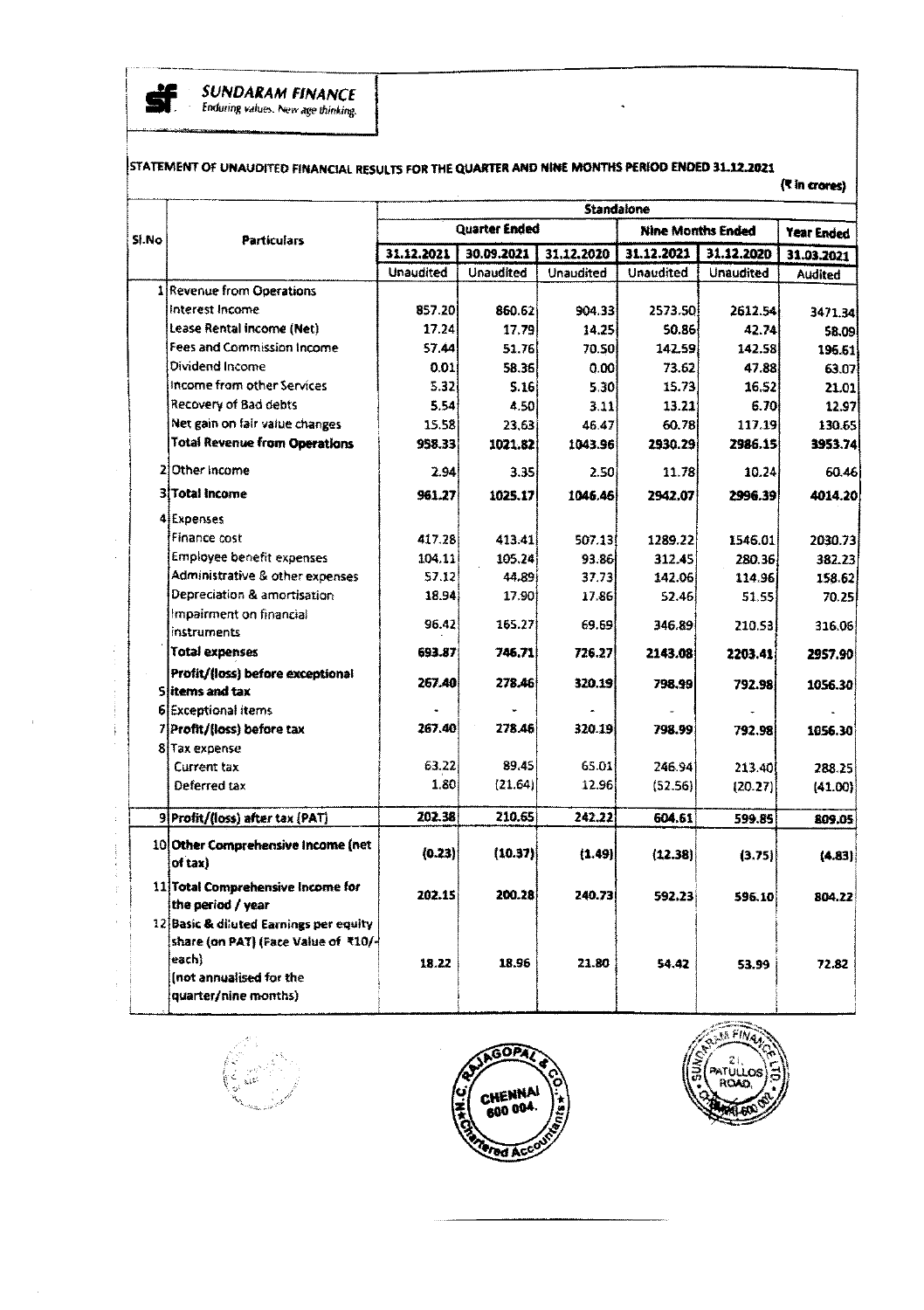

**SUNDARAM FINANCE**<br>Fadoring saloes. New age thinking.



# STATEMENT OF UNAUDITED FINANCIAL RESULTS FOR THE QUARTER AND NINE MONTHS PERIOD ENDED 31.12.2021

| <b>Quarter Ended</b><br><b>Nine Months Ended</b><br>Year Ended<br>si.No<br><b>Particulars</b><br>31.12.2021<br>31.12.2020<br>31.12.2021<br>30.09.2021<br>31.12.2020<br>31.03.2021<br>Unaudited<br>Unaudited<br>Unaudited<br><b>Unaudited</b><br>Unaudited<br>Audited<br><b>I</b> Revenue from Operations<br>Interest Income<br>1085.29<br>1090 56<br>1154.34<br>3263.39<br>3384.35<br>4478.30<br>Lease Rental income (Net)<br>17.21<br>14.20<br>50.78<br>17.77<br>42.60<br>57.91.<br>Fees and Commission Income<br>58.42<br>72.73<br>148.01<br>146.29<br>54.23<br>201.46<br>Dividend Income<br>0.26<br>0.02<br>7.98<br>2.35<br>0.05<br>4.50<br>Income from other Services<br>93.82<br>91.38<br>85.29<br>265.56<br>234.95<br>323.20<br>Recovery of Bad debts<br>7.31<br>4.50<br>14.98<br>6.70<br>3.11<br>12.97<br>Net gain on fair value changes<br>21.97<br>83.37<br>144.41<br>31.36<br>58.72<br>164.18<br>Net gain on derecognition of financial instruments<br>0.98<br>0.94<br>2.51<br>3.14<br>2.58<br>under amortised cost category<br>Total Revenue from Operations<br>1286.26<br>1293.19<br>3962.48<br>1390.99<br>3836.58<br>210ther Income<br>3.54<br>5.30<br>14.52<br>16.13<br>4.74<br>3 Total Income<br>3978.61<br>1289.80<br>1298.99<br>3851.10<br>1395.73<br>4 Expenses<br>ū.<br>Finance cost<br>550.99<br>546.80<br>1690.57<br>2041.14<br>2659.39<br>663.95<br>Employee benefit expenses<br>415.78<br>152.94<br>149.75<br>137.63<br>449.62<br>560.98<br>Fees and commission expenses<br>16.31<br>62.46<br>17.83<br>23.55<br>50.40<br>Administrative & other expenses<br>72.07<br>60.05<br>56.27<br>161.87<br>183.50<br>Depreciation & amortisation<br>25.32<br>21.82<br>23.39<br>67.24<br>68.06<br>Impairment on financial instruments<br>125,23<br>198.73<br>76.96<br>434.13<br>230.45<br>Total expenses<br>942.86<br>994.98<br>981.75<br>2875.46<br>2979.76<br>5 Profit/(loss) before exceptional items and tax<br>346.94<br>304.01<br>413.98<br>975.64<br>998.85<br>6 Exceptional items<br>7 Profit/(loss) before tax<br>346.94<br>304.01<br>413.98<br>975.64<br>998.85<br>1329.57<br>8<br>Tax expense<br>Current tax<br>90.79<br>106.49<br>87.21<br>316.24<br>273.21<br>385.68<br>Deferred tax<br>(6.72)<br>(16.62)<br>12.26<br>(60.96)<br>(22.46)<br>Reversal of Deferred Tax Liability relating to past<br>vears<br>9 Profit/(loss) for the period from continuing<br>262.87<br>214.14<br>314.51<br>720.36<br>748.10<br>1002.04<br>operations<br>10 Profit/(loss) after tax (PAT)<br>262.87<br>214.14<br>314.51<br>720.36<br>748.10<br>1002.04<br>33.12<br>25.28<br>11 Share of Profits from Associates<br>25.66<br>83.65<br>31.22<br>64.22<br>12 Share of Profits from Joint Ventures<br>18.51<br>34.38<br>23.76<br>94.52<br>144.31<br>156.74<br>13 Profit/(loss) after tax(PAT)<br>314.50<br>273.80<br>363.93<br>898.53<br>923.63<br>1223.00<br>14 Other Comprehensive Income (net of tax)<br>30.28<br>67.82<br>123.65<br>268.09<br>(37.87)<br>178.46<br>15 Total Comprehensive Income for the period /<br>344.78<br>341.62<br>487.58<br>1166.62<br>885.76<br>1401.46<br>year<br>Profit for the year attributable to<br>Owners of the Company<br>288.83<br>259.04<br>342.25<br>835.35<br>894.58<br>Non-controlling interests<br>25.67<br>14.76<br>21.68<br>65.18<br>29.05<br>Other Comprehensive Income for the<br>u 1945.<br>period/year attributable to<br>Owners of the Company<br>20.86<br>(13.86)<br>48.44<br>39.24<br>39.81<br>45.04<br>Non-controlling interests<br>46.96<br>44.16<br>75.21<br>228.85<br>(77.68)<br>Total Comprehensive Income for the period/year<br>attributable to:<br>Owners of the Company<br>274.95<br>279.90<br>390.69<br>872.59<br>934.39<br>96.89j<br>Non-controlling interests<br>69.83<br>62, 72<br>294.03<br>(4863)<br>191.33<br>16 Basic & diluted Earnings per equity share (on 18<br>PAT) (Face Value of ₹10/- each)<br>23.51<br>31.06<br>26.21<br>75.63<br>81.19<br>105.74<br>(not annualised for the quarter/nine months $\epsilon_{\rm{co}}$ |  | Consolidated |  |  |  |  |         |
|----------------------------------------------------------------------------------------------------------------------------------------------------------------------------------------------------------------------------------------------------------------------------------------------------------------------------------------------------------------------------------------------------------------------------------------------------------------------------------------------------------------------------------------------------------------------------------------------------------------------------------------------------------------------------------------------------------------------------------------------------------------------------------------------------------------------------------------------------------------------------------------------------------------------------------------------------------------------------------------------------------------------------------------------------------------------------------------------------------------------------------------------------------------------------------------------------------------------------------------------------------------------------------------------------------------------------------------------------------------------------------------------------------------------------------------------------------------------------------------------------------------------------------------------------------------------------------------------------------------------------------------------------------------------------------------------------------------------------------------------------------------------------------------------------------------------------------------------------------------------------------------------------------------------------------------------------------------------------------------------------------------------------------------------------------------------------------------------------------------------------------------------------------------------------------------------------------------------------------------------------------------------------------------------------------------------------------------------------------------------------------------------------------------------------------------------------------------------------------------------------------------------------------------------------------------------------------------------------------------------------------------------------------------------------------------------------------------------------------------------------------------------------------------------------------------------------------------------------------------------------------------------------------------------------------------------------------------------------------------------------------------------------------------------------------------------------------------------------------------------------------------------------------------------------------------------------------------------------------------------------------------------------------------------------------------------------------------------------------------------------------------------------------------------------------------------------------------------------------------------------------------------------------------------------------------------------------------------------------------------------------------------------------------------------------------------------------------------------------------------------------------------------------------------------------------------------------------------------------------------------------------------------------------------------------------------------------------------------------------------------------|--|--------------|--|--|--|--|---------|
|                                                                                                                                                                                                                                                                                                                                                                                                                                                                                                                                                                                                                                                                                                                                                                                                                                                                                                                                                                                                                                                                                                                                                                                                                                                                                                                                                                                                                                                                                                                                                                                                                                                                                                                                                                                                                                                                                                                                                                                                                                                                                                                                                                                                                                                                                                                                                                                                                                                                                                                                                                                                                                                                                                                                                                                                                                                                                                                                                                                                                                                                                                                                                                                                                                                                                                                                                                                                                                                                                                                                                                                                                                                                                                                                                                                                                                                                                                                                                                                                          |  |              |  |  |  |  |         |
|                                                                                                                                                                                                                                                                                                                                                                                                                                                                                                                                                                                                                                                                                                                                                                                                                                                                                                                                                                                                                                                                                                                                                                                                                                                                                                                                                                                                                                                                                                                                                                                                                                                                                                                                                                                                                                                                                                                                                                                                                                                                                                                                                                                                                                                                                                                                                                                                                                                                                                                                                                                                                                                                                                                                                                                                                                                                                                                                                                                                                                                                                                                                                                                                                                                                                                                                                                                                                                                                                                                                                                                                                                                                                                                                                                                                                                                                                                                                                                                                          |  |              |  |  |  |  |         |
|                                                                                                                                                                                                                                                                                                                                                                                                                                                                                                                                                                                                                                                                                                                                                                                                                                                                                                                                                                                                                                                                                                                                                                                                                                                                                                                                                                                                                                                                                                                                                                                                                                                                                                                                                                                                                                                                                                                                                                                                                                                                                                                                                                                                                                                                                                                                                                                                                                                                                                                                                                                                                                                                                                                                                                                                                                                                                                                                                                                                                                                                                                                                                                                                                                                                                                                                                                                                                                                                                                                                                                                                                                                                                                                                                                                                                                                                                                                                                                                                          |  |              |  |  |  |  |         |
|                                                                                                                                                                                                                                                                                                                                                                                                                                                                                                                                                                                                                                                                                                                                                                                                                                                                                                                                                                                                                                                                                                                                                                                                                                                                                                                                                                                                                                                                                                                                                                                                                                                                                                                                                                                                                                                                                                                                                                                                                                                                                                                                                                                                                                                                                                                                                                                                                                                                                                                                                                                                                                                                                                                                                                                                                                                                                                                                                                                                                                                                                                                                                                                                                                                                                                                                                                                                                                                                                                                                                                                                                                                                                                                                                                                                                                                                                                                                                                                                          |  |              |  |  |  |  |         |
|                                                                                                                                                                                                                                                                                                                                                                                                                                                                                                                                                                                                                                                                                                                                                                                                                                                                                                                                                                                                                                                                                                                                                                                                                                                                                                                                                                                                                                                                                                                                                                                                                                                                                                                                                                                                                                                                                                                                                                                                                                                                                                                                                                                                                                                                                                                                                                                                                                                                                                                                                                                                                                                                                                                                                                                                                                                                                                                                                                                                                                                                                                                                                                                                                                                                                                                                                                                                                                                                                                                                                                                                                                                                                                                                                                                                                                                                                                                                                                                                          |  |              |  |  |  |  |         |
|                                                                                                                                                                                                                                                                                                                                                                                                                                                                                                                                                                                                                                                                                                                                                                                                                                                                                                                                                                                                                                                                                                                                                                                                                                                                                                                                                                                                                                                                                                                                                                                                                                                                                                                                                                                                                                                                                                                                                                                                                                                                                                                                                                                                                                                                                                                                                                                                                                                                                                                                                                                                                                                                                                                                                                                                                                                                                                                                                                                                                                                                                                                                                                                                                                                                                                                                                                                                                                                                                                                                                                                                                                                                                                                                                                                                                                                                                                                                                                                                          |  |              |  |  |  |  |         |
|                                                                                                                                                                                                                                                                                                                                                                                                                                                                                                                                                                                                                                                                                                                                                                                                                                                                                                                                                                                                                                                                                                                                                                                                                                                                                                                                                                                                                                                                                                                                                                                                                                                                                                                                                                                                                                                                                                                                                                                                                                                                                                                                                                                                                                                                                                                                                                                                                                                                                                                                                                                                                                                                                                                                                                                                                                                                                                                                                                                                                                                                                                                                                                                                                                                                                                                                                                                                                                                                                                                                                                                                                                                                                                                                                                                                                                                                                                                                                                                                          |  |              |  |  |  |  |         |
|                                                                                                                                                                                                                                                                                                                                                                                                                                                                                                                                                                                                                                                                                                                                                                                                                                                                                                                                                                                                                                                                                                                                                                                                                                                                                                                                                                                                                                                                                                                                                                                                                                                                                                                                                                                                                                                                                                                                                                                                                                                                                                                                                                                                                                                                                                                                                                                                                                                                                                                                                                                                                                                                                                                                                                                                                                                                                                                                                                                                                                                                                                                                                                                                                                                                                                                                                                                                                                                                                                                                                                                                                                                                                                                                                                                                                                                                                                                                                                                                          |  |              |  |  |  |  |         |
|                                                                                                                                                                                                                                                                                                                                                                                                                                                                                                                                                                                                                                                                                                                                                                                                                                                                                                                                                                                                                                                                                                                                                                                                                                                                                                                                                                                                                                                                                                                                                                                                                                                                                                                                                                                                                                                                                                                                                                                                                                                                                                                                                                                                                                                                                                                                                                                                                                                                                                                                                                                                                                                                                                                                                                                                                                                                                                                                                                                                                                                                                                                                                                                                                                                                                                                                                                                                                                                                                                                                                                                                                                                                                                                                                                                                                                                                                                                                                                                                          |  |              |  |  |  |  |         |
|                                                                                                                                                                                                                                                                                                                                                                                                                                                                                                                                                                                                                                                                                                                                                                                                                                                                                                                                                                                                                                                                                                                                                                                                                                                                                                                                                                                                                                                                                                                                                                                                                                                                                                                                                                                                                                                                                                                                                                                                                                                                                                                                                                                                                                                                                                                                                                                                                                                                                                                                                                                                                                                                                                                                                                                                                                                                                                                                                                                                                                                                                                                                                                                                                                                                                                                                                                                                                                                                                                                                                                                                                                                                                                                                                                                                                                                                                                                                                                                                          |  |              |  |  |  |  |         |
|                                                                                                                                                                                                                                                                                                                                                                                                                                                                                                                                                                                                                                                                                                                                                                                                                                                                                                                                                                                                                                                                                                                                                                                                                                                                                                                                                                                                                                                                                                                                                                                                                                                                                                                                                                                                                                                                                                                                                                                                                                                                                                                                                                                                                                                                                                                                                                                                                                                                                                                                                                                                                                                                                                                                                                                                                                                                                                                                                                                                                                                                                                                                                                                                                                                                                                                                                                                                                                                                                                                                                                                                                                                                                                                                                                                                                                                                                                                                                                                                          |  |              |  |  |  |  |         |
|                                                                                                                                                                                                                                                                                                                                                                                                                                                                                                                                                                                                                                                                                                                                                                                                                                                                                                                                                                                                                                                                                                                                                                                                                                                                                                                                                                                                                                                                                                                                                                                                                                                                                                                                                                                                                                                                                                                                                                                                                                                                                                                                                                                                                                                                                                                                                                                                                                                                                                                                                                                                                                                                                                                                                                                                                                                                                                                                                                                                                                                                                                                                                                                                                                                                                                                                                                                                                                                                                                                                                                                                                                                                                                                                                                                                                                                                                                                                                                                                          |  |              |  |  |  |  | 5.14    |
|                                                                                                                                                                                                                                                                                                                                                                                                                                                                                                                                                                                                                                                                                                                                                                                                                                                                                                                                                                                                                                                                                                                                                                                                                                                                                                                                                                                                                                                                                                                                                                                                                                                                                                                                                                                                                                                                                                                                                                                                                                                                                                                                                                                                                                                                                                                                                                                                                                                                                                                                                                                                                                                                                                                                                                                                                                                                                                                                                                                                                                                                                                                                                                                                                                                                                                                                                                                                                                                                                                                                                                                                                                                                                                                                                                                                                                                                                                                                                                                                          |  |              |  |  |  |  | 5247.66 |
|                                                                                                                                                                                                                                                                                                                                                                                                                                                                                                                                                                                                                                                                                                                                                                                                                                                                                                                                                                                                                                                                                                                                                                                                                                                                                                                                                                                                                                                                                                                                                                                                                                                                                                                                                                                                                                                                                                                                                                                                                                                                                                                                                                                                                                                                                                                                                                                                                                                                                                                                                                                                                                                                                                                                                                                                                                                                                                                                                                                                                                                                                                                                                                                                                                                                                                                                                                                                                                                                                                                                                                                                                                                                                                                                                                                                                                                                                                                                                                                                          |  |              |  |  |  |  | 69.08   |
|                                                                                                                                                                                                                                                                                                                                                                                                                                                                                                                                                                                                                                                                                                                                                                                                                                                                                                                                                                                                                                                                                                                                                                                                                                                                                                                                                                                                                                                                                                                                                                                                                                                                                                                                                                                                                                                                                                                                                                                                                                                                                                                                                                                                                                                                                                                                                                                                                                                                                                                                                                                                                                                                                                                                                                                                                                                                                                                                                                                                                                                                                                                                                                                                                                                                                                                                                                                                                                                                                                                                                                                                                                                                                                                                                                                                                                                                                                                                                                                                          |  |              |  |  |  |  | 5316.74 |
|                                                                                                                                                                                                                                                                                                                                                                                                                                                                                                                                                                                                                                                                                                                                                                                                                                                                                                                                                                                                                                                                                                                                                                                                                                                                                                                                                                                                                                                                                                                                                                                                                                                                                                                                                                                                                                                                                                                                                                                                                                                                                                                                                                                                                                                                                                                                                                                                                                                                                                                                                                                                                                                                                                                                                                                                                                                                                                                                                                                                                                                                                                                                                                                                                                                                                                                                                                                                                                                                                                                                                                                                                                                                                                                                                                                                                                                                                                                                                                                                          |  |              |  |  |  |  |         |
|                                                                                                                                                                                                                                                                                                                                                                                                                                                                                                                                                                                                                                                                                                                                                                                                                                                                                                                                                                                                                                                                                                                                                                                                                                                                                                                                                                                                                                                                                                                                                                                                                                                                                                                                                                                                                                                                                                                                                                                                                                                                                                                                                                                                                                                                                                                                                                                                                                                                                                                                                                                                                                                                                                                                                                                                                                                                                                                                                                                                                                                                                                                                                                                                                                                                                                                                                                                                                                                                                                                                                                                                                                                                                                                                                                                                                                                                                                                                                                                                          |  |              |  |  |  |  |         |
|                                                                                                                                                                                                                                                                                                                                                                                                                                                                                                                                                                                                                                                                                                                                                                                                                                                                                                                                                                                                                                                                                                                                                                                                                                                                                                                                                                                                                                                                                                                                                                                                                                                                                                                                                                                                                                                                                                                                                                                                                                                                                                                                                                                                                                                                                                                                                                                                                                                                                                                                                                                                                                                                                                                                                                                                                                                                                                                                                                                                                                                                                                                                                                                                                                                                                                                                                                                                                                                                                                                                                                                                                                                                                                                                                                                                                                                                                                                                                                                                          |  |              |  |  |  |  |         |
|                                                                                                                                                                                                                                                                                                                                                                                                                                                                                                                                                                                                                                                                                                                                                                                                                                                                                                                                                                                                                                                                                                                                                                                                                                                                                                                                                                                                                                                                                                                                                                                                                                                                                                                                                                                                                                                                                                                                                                                                                                                                                                                                                                                                                                                                                                                                                                                                                                                                                                                                                                                                                                                                                                                                                                                                                                                                                                                                                                                                                                                                                                                                                                                                                                                                                                                                                                                                                                                                                                                                                                                                                                                                                                                                                                                                                                                                                                                                                                                                          |  |              |  |  |  |  | 91.77   |
|                                                                                                                                                                                                                                                                                                                                                                                                                                                                                                                                                                                                                                                                                                                                                                                                                                                                                                                                                                                                                                                                                                                                                                                                                                                                                                                                                                                                                                                                                                                                                                                                                                                                                                                                                                                                                                                                                                                                                                                                                                                                                                                                                                                                                                                                                                                                                                                                                                                                                                                                                                                                                                                                                                                                                                                                                                                                                                                                                                                                                                                                                                                                                                                                                                                                                                                                                                                                                                                                                                                                                                                                                                                                                                                                                                                                                                                                                                                                                                                                          |  |              |  |  |  |  | 213.77  |
|                                                                                                                                                                                                                                                                                                                                                                                                                                                                                                                                                                                                                                                                                                                                                                                                                                                                                                                                                                                                                                                                                                                                                                                                                                                                                                                                                                                                                                                                                                                                                                                                                                                                                                                                                                                                                                                                                                                                                                                                                                                                                                                                                                                                                                                                                                                                                                                                                                                                                                                                                                                                                                                                                                                                                                                                                                                                                                                                                                                                                                                                                                                                                                                                                                                                                                                                                                                                                                                                                                                                                                                                                                                                                                                                                                                                                                                                                                                                                                                                          |  |              |  |  |  |  | 92.97   |
|                                                                                                                                                                                                                                                                                                                                                                                                                                                                                                                                                                                                                                                                                                                                                                                                                                                                                                                                                                                                                                                                                                                                                                                                                                                                                                                                                                                                                                                                                                                                                                                                                                                                                                                                                                                                                                                                                                                                                                                                                                                                                                                                                                                                                                                                                                                                                                                                                                                                                                                                                                                                                                                                                                                                                                                                                                                                                                                                                                                                                                                                                                                                                                                                                                                                                                                                                                                                                                                                                                                                                                                                                                                                                                                                                                                                                                                                                                                                                                                                          |  |              |  |  |  |  | 358.29  |
|                                                                                                                                                                                                                                                                                                                                                                                                                                                                                                                                                                                                                                                                                                                                                                                                                                                                                                                                                                                                                                                                                                                                                                                                                                                                                                                                                                                                                                                                                                                                                                                                                                                                                                                                                                                                                                                                                                                                                                                                                                                                                                                                                                                                                                                                                                                                                                                                                                                                                                                                                                                                                                                                                                                                                                                                                                                                                                                                                                                                                                                                                                                                                                                                                                                                                                                                                                                                                                                                                                                                                                                                                                                                                                                                                                                                                                                                                                                                                                                                          |  |              |  |  |  |  | 3987.17 |
|                                                                                                                                                                                                                                                                                                                                                                                                                                                                                                                                                                                                                                                                                                                                                                                                                                                                                                                                                                                                                                                                                                                                                                                                                                                                                                                                                                                                                                                                                                                                                                                                                                                                                                                                                                                                                                                                                                                                                                                                                                                                                                                                                                                                                                                                                                                                                                                                                                                                                                                                                                                                                                                                                                                                                                                                                                                                                                                                                                                                                                                                                                                                                                                                                                                                                                                                                                                                                                                                                                                                                                                                                                                                                                                                                                                                                                                                                                                                                                                                          |  |              |  |  |  |  | 1329.57 |
|                                                                                                                                                                                                                                                                                                                                                                                                                                                                                                                                                                                                                                                                                                                                                                                                                                                                                                                                                                                                                                                                                                                                                                                                                                                                                                                                                                                                                                                                                                                                                                                                                                                                                                                                                                                                                                                                                                                                                                                                                                                                                                                                                                                                                                                                                                                                                                                                                                                                                                                                                                                                                                                                                                                                                                                                                                                                                                                                                                                                                                                                                                                                                                                                                                                                                                                                                                                                                                                                                                                                                                                                                                                                                                                                                                                                                                                                                                                                                                                                          |  |              |  |  |  |  |         |
|                                                                                                                                                                                                                                                                                                                                                                                                                                                                                                                                                                                                                                                                                                                                                                                                                                                                                                                                                                                                                                                                                                                                                                                                                                                                                                                                                                                                                                                                                                                                                                                                                                                                                                                                                                                                                                                                                                                                                                                                                                                                                                                                                                                                                                                                                                                                                                                                                                                                                                                                                                                                                                                                                                                                                                                                                                                                                                                                                                                                                                                                                                                                                                                                                                                                                                                                                                                                                                                                                                                                                                                                                                                                                                                                                                                                                                                                                                                                                                                                          |  |              |  |  |  |  |         |
|                                                                                                                                                                                                                                                                                                                                                                                                                                                                                                                                                                                                                                                                                                                                                                                                                                                                                                                                                                                                                                                                                                                                                                                                                                                                                                                                                                                                                                                                                                                                                                                                                                                                                                                                                                                                                                                                                                                                                                                                                                                                                                                                                                                                                                                                                                                                                                                                                                                                                                                                                                                                                                                                                                                                                                                                                                                                                                                                                                                                                                                                                                                                                                                                                                                                                                                                                                                                                                                                                                                                                                                                                                                                                                                                                                                                                                                                                                                                                                                                          |  |              |  |  |  |  |         |
|                                                                                                                                                                                                                                                                                                                                                                                                                                                                                                                                                                                                                                                                                                                                                                                                                                                                                                                                                                                                                                                                                                                                                                                                                                                                                                                                                                                                                                                                                                                                                                                                                                                                                                                                                                                                                                                                                                                                                                                                                                                                                                                                                                                                                                                                                                                                                                                                                                                                                                                                                                                                                                                                                                                                                                                                                                                                                                                                                                                                                                                                                                                                                                                                                                                                                                                                                                                                                                                                                                                                                                                                                                                                                                                                                                                                                                                                                                                                                                                                          |  |              |  |  |  |  |         |
|                                                                                                                                                                                                                                                                                                                                                                                                                                                                                                                                                                                                                                                                                                                                                                                                                                                                                                                                                                                                                                                                                                                                                                                                                                                                                                                                                                                                                                                                                                                                                                                                                                                                                                                                                                                                                                                                                                                                                                                                                                                                                                                                                                                                                                                                                                                                                                                                                                                                                                                                                                                                                                                                                                                                                                                                                                                                                                                                                                                                                                                                                                                                                                                                                                                                                                                                                                                                                                                                                                                                                                                                                                                                                                                                                                                                                                                                                                                                                                                                          |  |              |  |  |  |  | (58.15) |
|                                                                                                                                                                                                                                                                                                                                                                                                                                                                                                                                                                                                                                                                                                                                                                                                                                                                                                                                                                                                                                                                                                                                                                                                                                                                                                                                                                                                                                                                                                                                                                                                                                                                                                                                                                                                                                                                                                                                                                                                                                                                                                                                                                                                                                                                                                                                                                                                                                                                                                                                                                                                                                                                                                                                                                                                                                                                                                                                                                                                                                                                                                                                                                                                                                                                                                                                                                                                                                                                                                                                                                                                                                                                                                                                                                                                                                                                                                                                                                                                          |  |              |  |  |  |  |         |
|                                                                                                                                                                                                                                                                                                                                                                                                                                                                                                                                                                                                                                                                                                                                                                                                                                                                                                                                                                                                                                                                                                                                                                                                                                                                                                                                                                                                                                                                                                                                                                                                                                                                                                                                                                                                                                                                                                                                                                                                                                                                                                                                                                                                                                                                                                                                                                                                                                                                                                                                                                                                                                                                                                                                                                                                                                                                                                                                                                                                                                                                                                                                                                                                                                                                                                                                                                                                                                                                                                                                                                                                                                                                                                                                                                                                                                                                                                                                                                                                          |  |              |  |  |  |  |         |
|                                                                                                                                                                                                                                                                                                                                                                                                                                                                                                                                                                                                                                                                                                                                                                                                                                                                                                                                                                                                                                                                                                                                                                                                                                                                                                                                                                                                                                                                                                                                                                                                                                                                                                                                                                                                                                                                                                                                                                                                                                                                                                                                                                                                                                                                                                                                                                                                                                                                                                                                                                                                                                                                                                                                                                                                                                                                                                                                                                                                                                                                                                                                                                                                                                                                                                                                                                                                                                                                                                                                                                                                                                                                                                                                                                                                                                                                                                                                                                                                          |  |              |  |  |  |  |         |
|                                                                                                                                                                                                                                                                                                                                                                                                                                                                                                                                                                                                                                                                                                                                                                                                                                                                                                                                                                                                                                                                                                                                                                                                                                                                                                                                                                                                                                                                                                                                                                                                                                                                                                                                                                                                                                                                                                                                                                                                                                                                                                                                                                                                                                                                                                                                                                                                                                                                                                                                                                                                                                                                                                                                                                                                                                                                                                                                                                                                                                                                                                                                                                                                                                                                                                                                                                                                                                                                                                                                                                                                                                                                                                                                                                                                                                                                                                                                                                                                          |  |              |  |  |  |  |         |
|                                                                                                                                                                                                                                                                                                                                                                                                                                                                                                                                                                                                                                                                                                                                                                                                                                                                                                                                                                                                                                                                                                                                                                                                                                                                                                                                                                                                                                                                                                                                                                                                                                                                                                                                                                                                                                                                                                                                                                                                                                                                                                                                                                                                                                                                                                                                                                                                                                                                                                                                                                                                                                                                                                                                                                                                                                                                                                                                                                                                                                                                                                                                                                                                                                                                                                                                                                                                                                                                                                                                                                                                                                                                                                                                                                                                                                                                                                                                                                                                          |  |              |  |  |  |  |         |
|                                                                                                                                                                                                                                                                                                                                                                                                                                                                                                                                                                                                                                                                                                                                                                                                                                                                                                                                                                                                                                                                                                                                                                                                                                                                                                                                                                                                                                                                                                                                                                                                                                                                                                                                                                                                                                                                                                                                                                                                                                                                                                                                                                                                                                                                                                                                                                                                                                                                                                                                                                                                                                                                                                                                                                                                                                                                                                                                                                                                                                                                                                                                                                                                                                                                                                                                                                                                                                                                                                                                                                                                                                                                                                                                                                                                                                                                                                                                                                                                          |  |              |  |  |  |  |         |
|                                                                                                                                                                                                                                                                                                                                                                                                                                                                                                                                                                                                                                                                                                                                                                                                                                                                                                                                                                                                                                                                                                                                                                                                                                                                                                                                                                                                                                                                                                                                                                                                                                                                                                                                                                                                                                                                                                                                                                                                                                                                                                                                                                                                                                                                                                                                                                                                                                                                                                                                                                                                                                                                                                                                                                                                                                                                                                                                                                                                                                                                                                                                                                                                                                                                                                                                                                                                                                                                                                                                                                                                                                                                                                                                                                                                                                                                                                                                                                                                          |  |              |  |  |  |  |         |
|                                                                                                                                                                                                                                                                                                                                                                                                                                                                                                                                                                                                                                                                                                                                                                                                                                                                                                                                                                                                                                                                                                                                                                                                                                                                                                                                                                                                                                                                                                                                                                                                                                                                                                                                                                                                                                                                                                                                                                                                                                                                                                                                                                                                                                                                                                                                                                                                                                                                                                                                                                                                                                                                                                                                                                                                                                                                                                                                                                                                                                                                                                                                                                                                                                                                                                                                                                                                                                                                                                                                                                                                                                                                                                                                                                                                                                                                                                                                                                                                          |  |              |  |  |  |  |         |
|                                                                                                                                                                                                                                                                                                                                                                                                                                                                                                                                                                                                                                                                                                                                                                                                                                                                                                                                                                                                                                                                                                                                                                                                                                                                                                                                                                                                                                                                                                                                                                                                                                                                                                                                                                                                                                                                                                                                                                                                                                                                                                                                                                                                                                                                                                                                                                                                                                                                                                                                                                                                                                                                                                                                                                                                                                                                                                                                                                                                                                                                                                                                                                                                                                                                                                                                                                                                                                                                                                                                                                                                                                                                                                                                                                                                                                                                                                                                                                                                          |  |              |  |  |  |  |         |
|                                                                                                                                                                                                                                                                                                                                                                                                                                                                                                                                                                                                                                                                                                                                                                                                                                                                                                                                                                                                                                                                                                                                                                                                                                                                                                                                                                                                                                                                                                                                                                                                                                                                                                                                                                                                                                                                                                                                                                                                                                                                                                                                                                                                                                                                                                                                                                                                                                                                                                                                                                                                                                                                                                                                                                                                                                                                                                                                                                                                                                                                                                                                                                                                                                                                                                                                                                                                                                                                                                                                                                                                                                                                                                                                                                                                                                                                                                                                                                                                          |  |              |  |  |  |  |         |
|                                                                                                                                                                                                                                                                                                                                                                                                                                                                                                                                                                                                                                                                                                                                                                                                                                                                                                                                                                                                                                                                                                                                                                                                                                                                                                                                                                                                                                                                                                                                                                                                                                                                                                                                                                                                                                                                                                                                                                                                                                                                                                                                                                                                                                                                                                                                                                                                                                                                                                                                                                                                                                                                                                                                                                                                                                                                                                                                                                                                                                                                                                                                                                                                                                                                                                                                                                                                                                                                                                                                                                                                                                                                                                                                                                                                                                                                                                                                                                                                          |  |              |  |  |  |  |         |
|                                                                                                                                                                                                                                                                                                                                                                                                                                                                                                                                                                                                                                                                                                                                                                                                                                                                                                                                                                                                                                                                                                                                                                                                                                                                                                                                                                                                                                                                                                                                                                                                                                                                                                                                                                                                                                                                                                                                                                                                                                                                                                                                                                                                                                                                                                                                                                                                                                                                                                                                                                                                                                                                                                                                                                                                                                                                                                                                                                                                                                                                                                                                                                                                                                                                                                                                                                                                                                                                                                                                                                                                                                                                                                                                                                                                                                                                                                                                                                                                          |  |              |  |  |  |  |         |
|                                                                                                                                                                                                                                                                                                                                                                                                                                                                                                                                                                                                                                                                                                                                                                                                                                                                                                                                                                                                                                                                                                                                                                                                                                                                                                                                                                                                                                                                                                                                                                                                                                                                                                                                                                                                                                                                                                                                                                                                                                                                                                                                                                                                                                                                                                                                                                                                                                                                                                                                                                                                                                                                                                                                                                                                                                                                                                                                                                                                                                                                                                                                                                                                                                                                                                                                                                                                                                                                                                                                                                                                                                                                                                                                                                                                                                                                                                                                                                                                          |  |              |  |  |  |  |         |
|                                                                                                                                                                                                                                                                                                                                                                                                                                                                                                                                                                                                                                                                                                                                                                                                                                                                                                                                                                                                                                                                                                                                                                                                                                                                                                                                                                                                                                                                                                                                                                                                                                                                                                                                                                                                                                                                                                                                                                                                                                                                                                                                                                                                                                                                                                                                                                                                                                                                                                                                                                                                                                                                                                                                                                                                                                                                                                                                                                                                                                                                                                                                                                                                                                                                                                                                                                                                                                                                                                                                                                                                                                                                                                                                                                                                                                                                                                                                                                                                          |  |              |  |  |  |  | 1165.09 |
|                                                                                                                                                                                                                                                                                                                                                                                                                                                                                                                                                                                                                                                                                                                                                                                                                                                                                                                                                                                                                                                                                                                                                                                                                                                                                                                                                                                                                                                                                                                                                                                                                                                                                                                                                                                                                                                                                                                                                                                                                                                                                                                                                                                                                                                                                                                                                                                                                                                                                                                                                                                                                                                                                                                                                                                                                                                                                                                                                                                                                                                                                                                                                                                                                                                                                                                                                                                                                                                                                                                                                                                                                                                                                                                                                                                                                                                                                                                                                                                                          |  |              |  |  |  |  | 57.91   |
|                                                                                                                                                                                                                                                                                                                                                                                                                                                                                                                                                                                                                                                                                                                                                                                                                                                                                                                                                                                                                                                                                                                                                                                                                                                                                                                                                                                                                                                                                                                                                                                                                                                                                                                                                                                                                                                                                                                                                                                                                                                                                                                                                                                                                                                                                                                                                                                                                                                                                                                                                                                                                                                                                                                                                                                                                                                                                                                                                                                                                                                                                                                                                                                                                                                                                                                                                                                                                                                                                                                                                                                                                                                                                                                                                                                                                                                                                                                                                                                                          |  |              |  |  |  |  |         |
|                                                                                                                                                                                                                                                                                                                                                                                                                                                                                                                                                                                                                                                                                                                                                                                                                                                                                                                                                                                                                                                                                                                                                                                                                                                                                                                                                                                                                                                                                                                                                                                                                                                                                                                                                                                                                                                                                                                                                                                                                                                                                                                                                                                                                                                                                                                                                                                                                                                                                                                                                                                                                                                                                                                                                                                                                                                                                                                                                                                                                                                                                                                                                                                                                                                                                                                                                                                                                                                                                                                                                                                                                                                                                                                                                                                                                                                                                                                                                                                                          |  |              |  |  |  |  |         |
|                                                                                                                                                                                                                                                                                                                                                                                                                                                                                                                                                                                                                                                                                                                                                                                                                                                                                                                                                                                                                                                                                                                                                                                                                                                                                                                                                                                                                                                                                                                                                                                                                                                                                                                                                                                                                                                                                                                                                                                                                                                                                                                                                                                                                                                                                                                                                                                                                                                                                                                                                                                                                                                                                                                                                                                                                                                                                                                                                                                                                                                                                                                                                                                                                                                                                                                                                                                                                                                                                                                                                                                                                                                                                                                                                                                                                                                                                                                                                                                                          |  |              |  |  |  |  |         |
|                                                                                                                                                                                                                                                                                                                                                                                                                                                                                                                                                                                                                                                                                                                                                                                                                                                                                                                                                                                                                                                                                                                                                                                                                                                                                                                                                                                                                                                                                                                                                                                                                                                                                                                                                                                                                                                                                                                                                                                                                                                                                                                                                                                                                                                                                                                                                                                                                                                                                                                                                                                                                                                                                                                                                                                                                                                                                                                                                                                                                                                                                                                                                                                                                                                                                                                                                                                                                                                                                                                                                                                                                                                                                                                                                                                                                                                                                                                                                                                                          |  |              |  |  |  |  | 133.42  |
|                                                                                                                                                                                                                                                                                                                                                                                                                                                                                                                                                                                                                                                                                                                                                                                                                                                                                                                                                                                                                                                                                                                                                                                                                                                                                                                                                                                                                                                                                                                                                                                                                                                                                                                                                                                                                                                                                                                                                                                                                                                                                                                                                                                                                                                                                                                                                                                                                                                                                                                                                                                                                                                                                                                                                                                                                                                                                                                                                                                                                                                                                                                                                                                                                                                                                                                                                                                                                                                                                                                                                                                                                                                                                                                                                                                                                                                                                                                                                                                                          |  |              |  |  |  |  |         |
|                                                                                                                                                                                                                                                                                                                                                                                                                                                                                                                                                                                                                                                                                                                                                                                                                                                                                                                                                                                                                                                                                                                                                                                                                                                                                                                                                                                                                                                                                                                                                                                                                                                                                                                                                                                                                                                                                                                                                                                                                                                                                                                                                                                                                                                                                                                                                                                                                                                                                                                                                                                                                                                                                                                                                                                                                                                                                                                                                                                                                                                                                                                                                                                                                                                                                                                                                                                                                                                                                                                                                                                                                                                                                                                                                                                                                                                                                                                                                                                                          |  |              |  |  |  |  |         |
|                                                                                                                                                                                                                                                                                                                                                                                                                                                                                                                                                                                                                                                                                                                                                                                                                                                                                                                                                                                                                                                                                                                                                                                                                                                                                                                                                                                                                                                                                                                                                                                                                                                                                                                                                                                                                                                                                                                                                                                                                                                                                                                                                                                                                                                                                                                                                                                                                                                                                                                                                                                                                                                                                                                                                                                                                                                                                                                                                                                                                                                                                                                                                                                                                                                                                                                                                                                                                                                                                                                                                                                                                                                                                                                                                                                                                                                                                                                                                                                                          |  |              |  |  |  |  | 1210.13 |
|                                                                                                                                                                                                                                                                                                                                                                                                                                                                                                                                                                                                                                                                                                                                                                                                                                                                                                                                                                                                                                                                                                                                                                                                                                                                                                                                                                                                                                                                                                                                                                                                                                                                                                                                                                                                                                                                                                                                                                                                                                                                                                                                                                                                                                                                                                                                                                                                                                                                                                                                                                                                                                                                                                                                                                                                                                                                                                                                                                                                                                                                                                                                                                                                                                                                                                                                                                                                                                                                                                                                                                                                                                                                                                                                                                                                                                                                                                                                                                                                          |  |              |  |  |  |  |         |
|                                                                                                                                                                                                                                                                                                                                                                                                                                                                                                                                                                                                                                                                                                                                                                                                                                                                                                                                                                                                                                                                                                                                                                                                                                                                                                                                                                                                                                                                                                                                                                                                                                                                                                                                                                                                                                                                                                                                                                                                                                                                                                                                                                                                                                                                                                                                                                                                                                                                                                                                                                                                                                                                                                                                                                                                                                                                                                                                                                                                                                                                                                                                                                                                                                                                                                                                                                                                                                                                                                                                                                                                                                                                                                                                                                                                                                                                                                                                                                                                          |  |              |  |  |  |  |         |
|                                                                                                                                                                                                                                                                                                                                                                                                                                                                                                                                                                                                                                                                                                                                                                                                                                                                                                                                                                                                                                                                                                                                                                                                                                                                                                                                                                                                                                                                                                                                                                                                                                                                                                                                                                                                                                                                                                                                                                                                                                                                                                                                                                                                                                                                                                                                                                                                                                                                                                                                                                                                                                                                                                                                                                                                                                                                                                                                                                                                                                                                                                                                                                                                                                                                                                                                                                                                                                                                                                                                                                                                                                                                                                                                                                                                                                                                                                                                                                                                          |  |              |  |  |  |  |         |
|                                                                                                                                                                                                                                                                                                                                                                                                                                                                                                                                                                                                                                                                                                                                                                                                                                                                                                                                                                                                                                                                                                                                                                                                                                                                                                                                                                                                                                                                                                                                                                                                                                                                                                                                                                                                                                                                                                                                                                                                                                                                                                                                                                                                                                                                                                                                                                                                                                                                                                                                                                                                                                                                                                                                                                                                                                                                                                                                                                                                                                                                                                                                                                                                                                                                                                                                                                                                                                                                                                                                                                                                                                                                                                                                                                                                                                                                                                                                                                                                          |  |              |  |  |  |  |         |
|                                                                                                                                                                                                                                                                                                                                                                                                                                                                                                                                                                                                                                                                                                                                                                                                                                                                                                                                                                                                                                                                                                                                                                                                                                                                                                                                                                                                                                                                                                                                                                                                                                                                                                                                                                                                                                                                                                                                                                                                                                                                                                                                                                                                                                                                                                                                                                                                                                                                                                                                                                                                                                                                                                                                                                                                                                                                                                                                                                                                                                                                                                                                                                                                                                                                                                                                                                                                                                                                                                                                                                                                                                                                                                                                                                                                                                                                                                                                                                                                          |  |              |  |  |  |  |         |

.<br>Anglica anglica



 $\frac{1}{4\sqrt{4}}$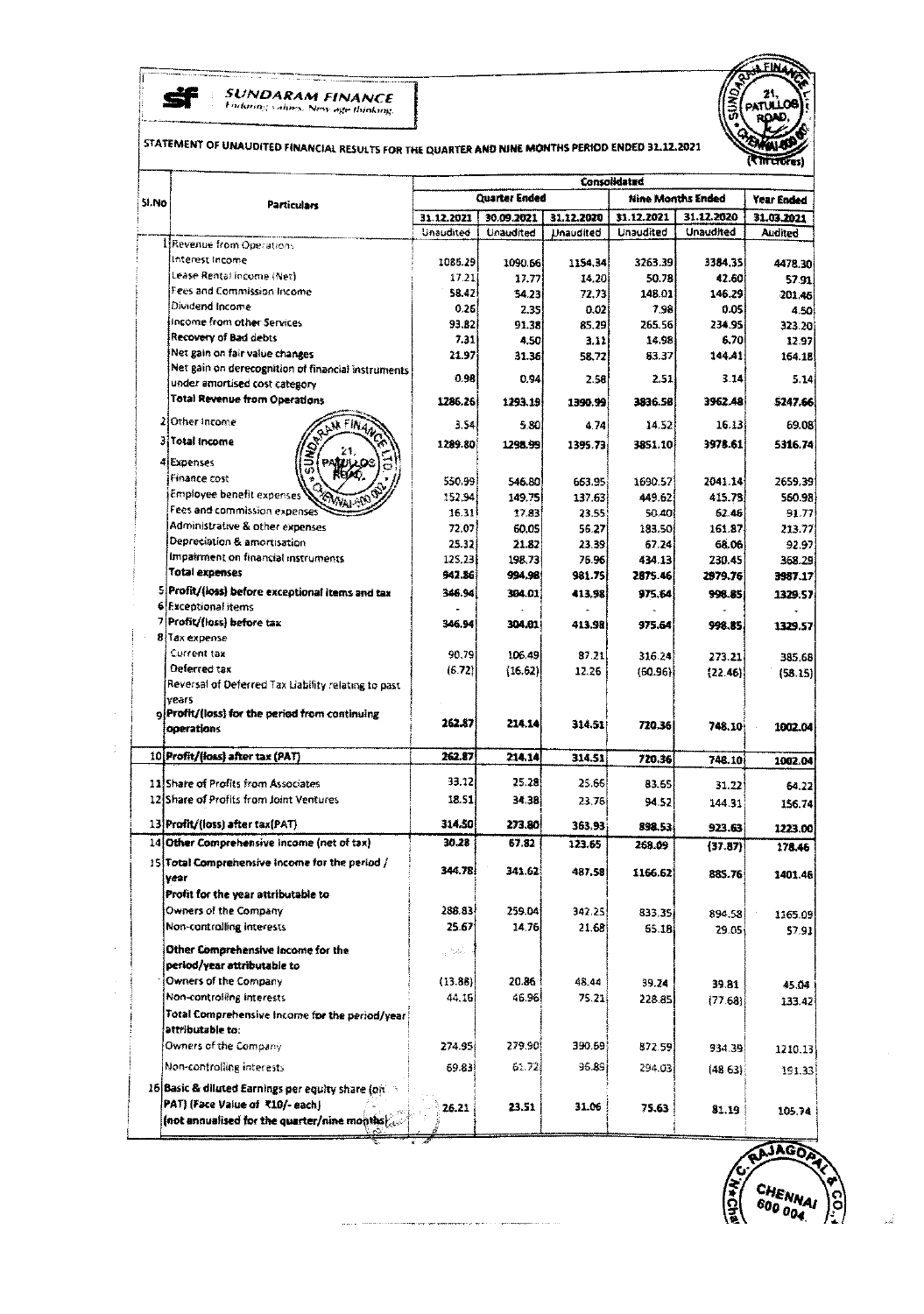

 $\frac{1}{2}$ 

 $\bar{1}$ 

 $\bar{\beta}$ 

Segment information in respect of Unaudited Consolidated Results

|                                        |                      |                  |                  |                          |                  | ( <sup>₹</sup> in crores) |
|----------------------------------------|----------------------|------------------|------------------|--------------------------|------------------|---------------------------|
|                                        | <b>Quarter Ended</b> |                  |                  | <b>Nine Months Ended</b> | Year ended       |                           |
| <b>Business Segments</b>               | 31.12.2021           | 30.09.2021       | 31.12.2020       | 31.12.2021               | 31.12.2020       | 31.03.2021                |
| 1. Segment Revenue                     | <b>Unaudited</b>     | <b>Unaudited</b> | <b>Unaudited</b> | <b>Unaudited</b>         | <b>Unaudited</b> | <b>Audited</b>            |
|                                        |                      |                  |                  |                          |                  |                           |
| a) Asset Financing                     | 1174.41              | 1181.92          | 1287.42          | 3513.00                  | 3678.20          | 4855.68                   |
| b) Others                              | 119.70               | 177.22           | 117.67           | 418.39                   | 371.92           | 513.92                    |
|                                        | 1294.11              | 1359.14          | 1405.09          | 3931.39                  | 4050.12          | 5369.60                   |
| Less: Inter Segment Revenue            | 7.85                 | 65.95            | 14.09            | 94.81                    | 87.64            | 121.93                    |
| <b>Total</b>                           | 1286.26              | 1293.19          | 1391.00          | 3836.58                  | 3962.48          | 5247.66                   |
| 2. Segment Results                     |                      |                  |                  |                          |                  |                           |
| a) Asset Financing                     | 321.05               | 274.01           | 392.96           | 894.47                   | 967.90           | 1226.24                   |
| b) Others                              | 31.59                | 86.77            | 26.23            | 160.15                   | 102.39           | 156.01                    |
| <b>Total</b>                           | 352.64               | 360.78           | 419.19           | 1054.62                  | 1070.29          | 1382.25                   |
| Less: Inter Segment adjustments        | (0.78)               | 57.66            | 6.52             | 69.98                    | 65.25            | 90.95                     |
| Add: Unallocable corporate income net  |                      |                  |                  |                          |                  |                           |
| of expenses                            |                      |                  |                  |                          |                  |                           |
| <b>Exceptional item</b>                | (6.49)               | 0.89             | 1.31             | (9.00)                   | (6.19)           | 38.28                     |
| Profit Before Tax                      | 346.94               |                  |                  |                          |                  |                           |
|                                        |                      | 304.01           | 413.98           | 975.64                   | 998.85           | 1329.58                   |
| <b>Segment assets</b>                  |                      |                  |                  |                          |                  |                           |
| a) Asset Financing                     | 41311.49             | 40966.70         | 44052.50         | 41311.49                 | 44052.50         | 42135.12                  |
| b) Others                              | 5848.58              | 5419.76          | 4464.08          | 5848.58                  | 4464.08          | 4811.43                   |
| <b>Total Segment assets</b>            | 47160.07             | 46386.46         | 48516.58         | 47160,07                 | 48516.58         | 46946.55                  |
| Less: Inter Segment Assets             | 1696.97              | 1517.20          | 1411.11          | 1696.97                  | 1411.11          | 1412.59                   |
| Add: Unallocable corporate assets      | 1323.58              | 1169.11          | 1053.46          | 1323.58                  | 1053.46          | 1058.57                   |
| <b>Total Assets</b>                    | 46786.68             | 46038.37         | 48158.93         | 46786.68                 | 48158.93         | 46592.53                  |
| <b>Segment Liabilities</b>             |                      |                  |                  |                          |                  |                           |
| a) Asset Financing                     | 35805.59             | 35506.12         | 38992.15         | 35805.59                 | 38992.15         | 37042.62                  |
| b) Others                              | 295 49               | 98.87            | 119.23           | 295.49                   | 119.23           | 117.78                    |
| <b>Total Segment Liabilities</b>       | 36101.08             | 35604.99         | 39111.38         | 36101.08                 | 39111.38         | 37160.40                  |
| Less: Inter Segment Liabilities        | 151.19               | 22.65            | 19.04            | 151.19                   | 19.04            | 18.37                     |
| Add: Unallocable corporate Liabilities |                      |                  |                  |                          |                  |                           |
| <b>Total Liabilities</b>               | 35949.89             | 35582.34         | 39092.34         | 35949.89                 | 39092.34         | 37142.03                  |



 $\sim$ 

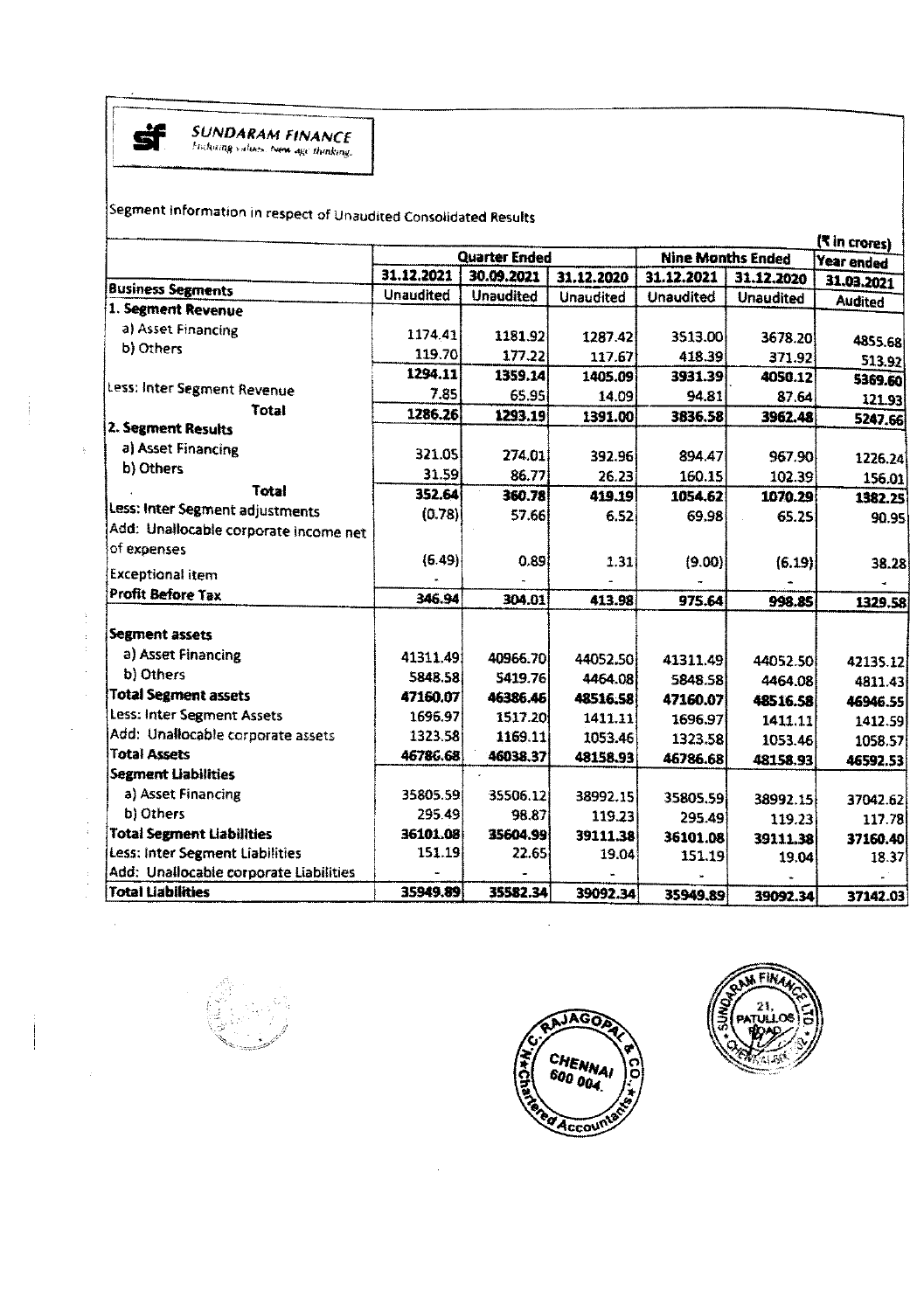

**SUNDARAM FINANCE** Enduring values. New age thinking.

Notes:

- 1 The above Financial results have been reviewed by the Audit Committee and approved by the Board of Directors at their respective meetings held in Chennai on 3rd and 7th February, 2022.
- 2 The Company's Secured Non Convertible Debentures are secured by mortgage of immovable property ranking parl passu and Hypothecation of specific Loan receivables / Hire purchase/ Lease agreements with a cover of 100%, as per the terms of issue.
- 3 The Company is a 'Large Corporate' as per criteria under SEBI circular SEBI/HO/DDHS/CIR/P/2018/144. Necessary disclosure has been made to the stock exchange in this regard.
- 4 The global COVID-19 pandemic has disrupted economic activity substantially over the past two years. The recent outbreak of the third wave of COVID-19 Omicron variant has been highly infectious but relatively mild in intensity till date. The extent to which the COVID-19 pandemic (including the outbreak of any new coronavirus variants) will affect the Company's operations is unknown. The impact to growth, asset quality and profitability will depend on future developments, which remain uncertain. Accordingly, Management continues to monitor the evolving situation and has considered events up to the date of the financial statements to determine the financial implications, including in respect of Expected Credit Loss (ECL) provisioning as of 31st December 2021.

Disclosure on Resolution Framework 2.0 implemented in terms of RBI circulars RBI/2021-22/31 DOR:STR.REC.11/21.04.048/2021-22 and RBI/2021-22/32 dated 5th May 2021:

|              |                                                                                                          | accounts                    |                       |                   |
|--------------|----------------------------------------------------------------------------------------------------------|-----------------------------|-----------------------|-------------------|
| SI. No.      | Description                                                                                              | <b>Individual Borrowers</b> | Small                 |                   |
|              |                                                                                                          | Personal Loans              | <b>Business Loans</b> | <b>Businesses</b> |
| A            | Number of requests received for invoking<br>resolution process under Part A                              | 845                         | 4843                  | 1311              |
| $\mathbf{B}$ | Number of accounts where resolution plan has<br>been implemented under this window*                      | 763                         | 4832                  | 1310              |
|              | Exposure to accounts mentioned at (B) before<br>implementation of the plan*                              | 224.891                     | 678.49                | 253.00            |
| Ð            | Of (C), aggregate amount of debt that was<br>converted into other securities                             |                             |                       |                   |
| £            | Additional funding sanctioned, if any, including<br>between invocation of the plan and<br>implementation |                             |                       |                   |
| £            | Increase in provisions on account of the<br>implementation of the resolution plan-                       | 23.25                       | 45.96                 | 15.27             |

(<sup>\*</sup> in crores except number of

\*Including MSME loans





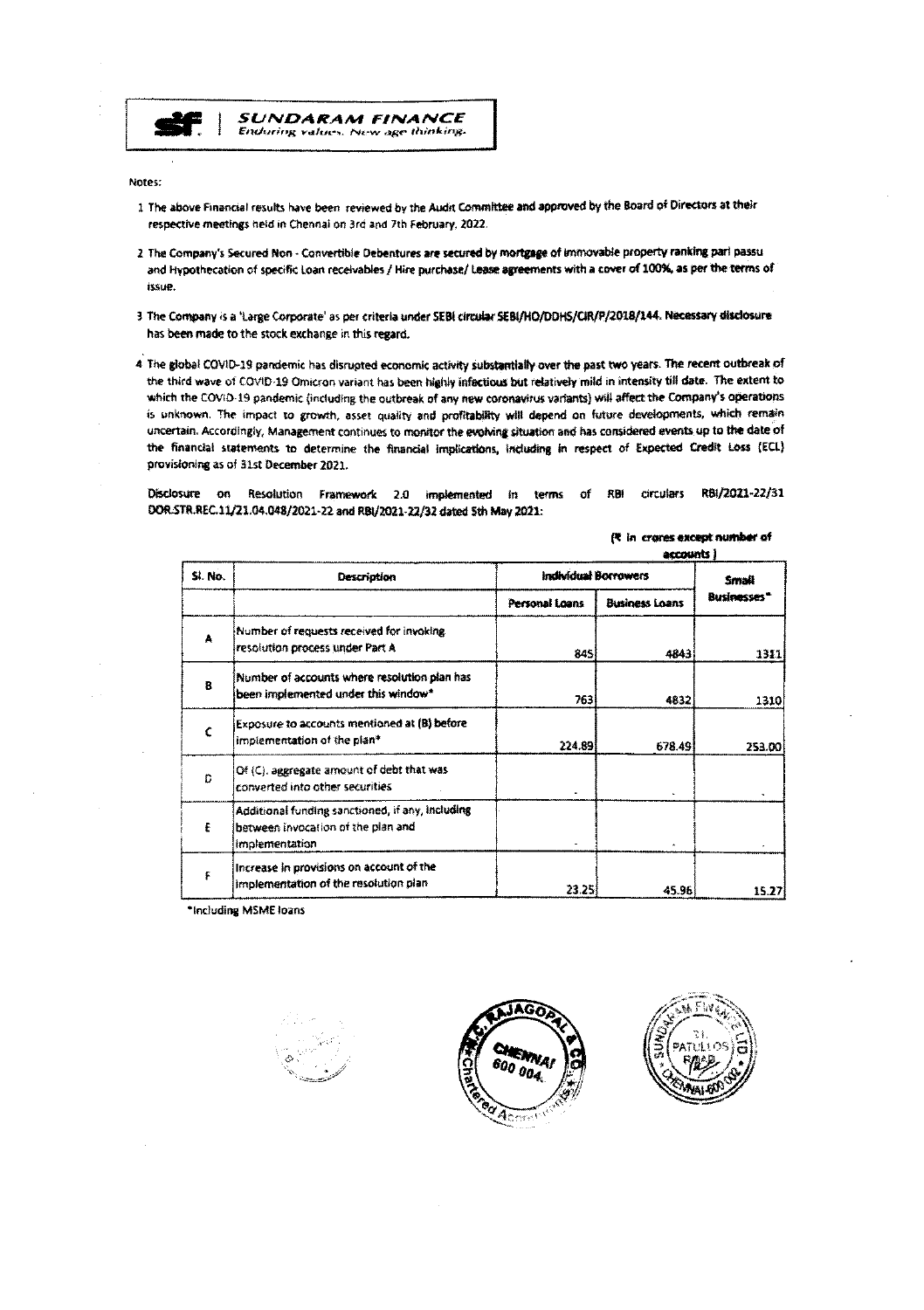

SUNDARAM FINANCE Enduring values. New age thinking.

- 5 Information as required by Regulation 52(4) of the Securities and Exchange Board of India (Listing Obligations and Disclosure Requirements) Regulations 2015 is attached as Annexure.
- 6 With a view to ensuring uniformity in the implementation of IRACP norms across all lending institutions, RBI vide its circular dated 12th November 2021 - "Prudential norms on income Recognition, Asset Classification and Provisioning (IRACP) pertaining to Advances" has tightened the NPA norms for NBFCs with immediate effect. The Company has taken steps to comply with the changes for regulatory reporting, as applicable. The Company continues to prepare the financial results in accordance with the applicable Ind-AS guidelines and maintains adequate ECL provisions as per Ind AS 109.
- 7 The Board of Directors, at their meeting held on 7th February, 2022, has declared an Interim Dividend of ₹ 10 per share (100%) for the financial year 2021-22 which will be paid on 4th March 2022 to those Shareholders whose names stand on the Registrar of Members of the Company on the Record date - 18th February 2022.
- 8 Previous period's / year figures have been regrouped wherever necessary to conform to current period's classification.
- 9 The Joint Statutory Auditors have carried out a Limited Review of the financial results for the quarter and nine months ended 31st December 2021.

#### By Order of the Board

**RAJIV C LOCHAN Managing Director** 

Chennai 07.02.2022







**Sundaram Finance Limited** CIN:L65191TN1954PLC002429 Regd. Office: 21, Patullos Road, Chennal 600 002 Tel: 044 2852 1181, Pax: 044 2858 6641 Email: investorservices@sundaramfinance.in

www.sundaramfinance.in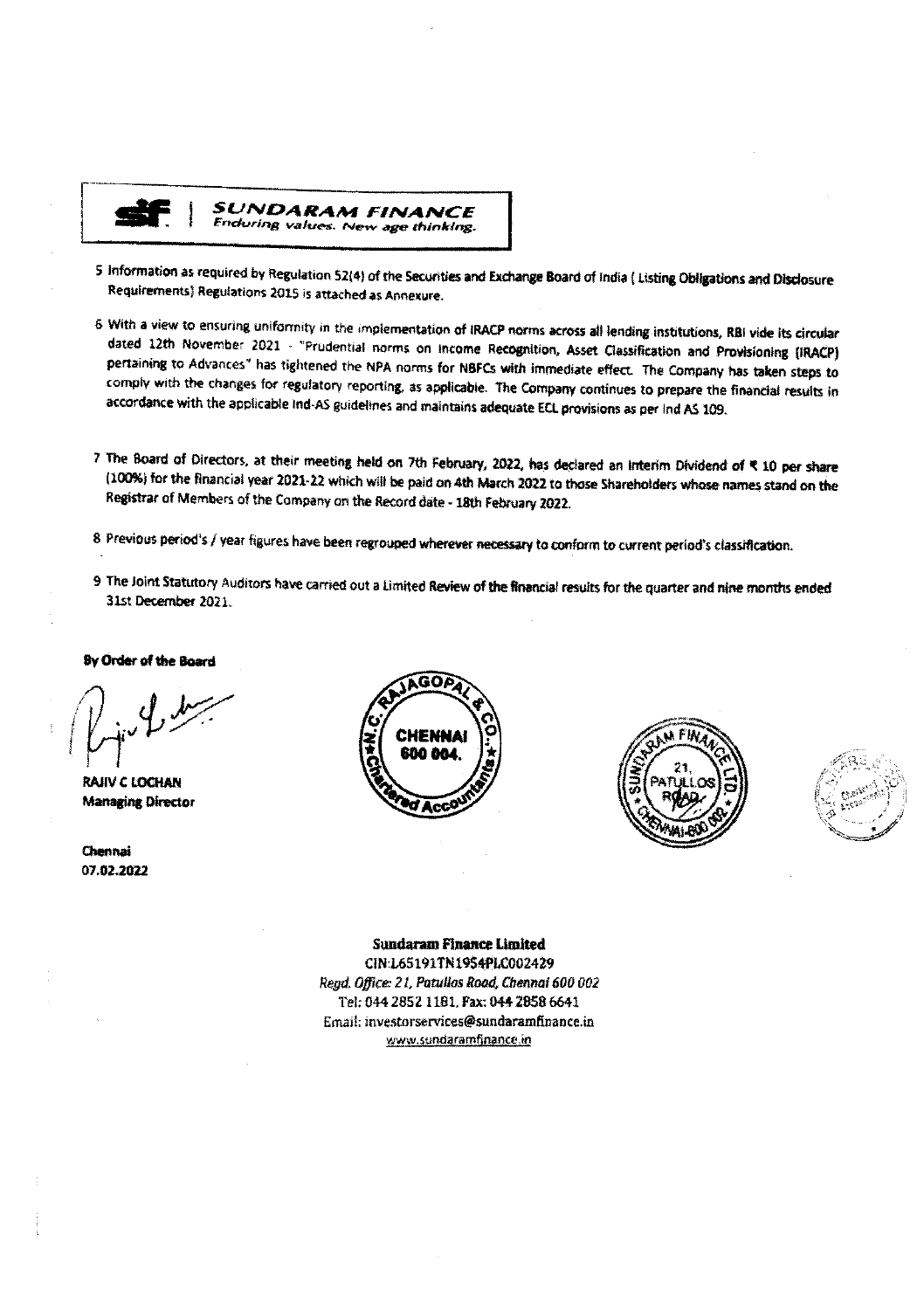|                                                                                                   |                                                                                                      |            |            |                   |         | Annexure   |  |
|---------------------------------------------------------------------------------------------------|------------------------------------------------------------------------------------------------------|------------|------------|-------------------|---------|------------|--|
| Particulars                                                                                       | Quarter ended<br>31st Dec 2021 30th Sep 2021 31st Dec 2020 31st Dec 2021 31st Dec 2020 31st Mar 2021 |            |            | Nine Months ended |         | Year ended |  |
| a) Debt Equity Ratio                                                                              |                                                                                                      |            |            |                   |         |            |  |
| b) Debt Service coverage ratio                                                                    | 4.04                                                                                                 | 4.13       | 4.86       | 4.04              | 4.86    | 4.57       |  |
| c) Interest Service coverage ratio                                                                | N/A                                                                                                  | N/A        | N/A        | N/A               | N/A     | <b>N/A</b> |  |
|                                                                                                   | N/A                                                                                                  | N/A        | N/A        | N/A               | N/A     | N/A        |  |
| d) Outstanding redeemable preference shares<br>(quantity and value)                               | N/A                                                                                                  | N/A        | N/A        | N/A               | N/A     | N/A        |  |
| e) Capital redemption reserve/Debenture<br>redemption reserve                                     | N/A                                                                                                  | N/A        | N/A        | N/A               | N/A     | N/A        |  |
| f) Networth (₹ in Cr.)                                                                            | 6709.46                                                                                              | 6506.67    | 6104.36    | 6709.46           | 6104.36 | 6179.45    |  |
| g) Net Profit after tax ("t in Cr.)                                                               | 202.38                                                                                               | 210.65     | 242.22     | 604.61            | 599.85  | 809.05     |  |
| h) Earnings per Equity Share (Basic & Diluted)<br> {₹}<br>(not annualised for the interim period) | 18.22                                                                                                | 18.96      | 21.80      | 54.42             | 53.99   | 72.82      |  |
| il Current ratio                                                                                  | N/A                                                                                                  | N/A        | <b>N/A</b> | N/A               | N/A     | N/A        |  |
| j) long term debt to working capital                                                              | N/A                                                                                                  | N/A        | N/A        | N/A               | N/A     | N/A        |  |
| k) Bad debts to Account Receivable ratio<br>(nat annualised)                                      | 0.38%                                                                                                | 0.14%      | 0.29%      | 0.55%             | 043%    | 0.61%      |  |
| I) Current Liability ratio<br>m) Total Debts to Total Assets                                      | N/A                                                                                                  | N/A        | NIA        | N/A               | N/A     | N/A        |  |
| n) Oebtors Turnover                                                                               | 78.91%                                                                                               | 79.29%     | 81.75%     | 78.91%            | 81.75%  | 80.83%     |  |
|                                                                                                   | N/A                                                                                                  | <b>N/A</b> | N/A        | N/A               | N/A     | N/A        |  |
| o) inventory Turnover                                                                             | NIA                                                                                                  | N/A        | N/A        | N/A               | N/A     | N/A        |  |
| p) Operating Margin (%)                                                                           | 56.46%                                                                                               | 59.54%     | 51.42%     | 56.00%            | 48.23%  | 48.64%     |  |
| q) Net profit margin (%)                                                                          | 21.12%                                                                                               | 20.62%     | 23.20%     | 20.63%            | 20.09%  | 20.46%     |  |
| r) Sector Specific Equivalent ratios:                                                             |                                                                                                      |            |            |                   |         |            |  |
| 1. Gross Stage 3 Loans                                                                            | 3.39%                                                                                                | 345%       | $*1.59%$   | 3.39%             | 1.59%   | 1.84%      |  |
| 2. Net Stage 3 Loans                                                                              | 2.09%                                                                                                | 2 1 2 %    | 0.83%      | 2.09%             | 0.83%   | 1.01%      |  |
| 3. Capital Adequacy Ratio                                                                         | 23.58%                                                                                               | 23.40%     | 19.78%     | 23.58%            | 19.78%  | 22.06%     |  |

Disclosure in Compliance with regulation 52 (4) of the SEBI (Listing Obligations and Disclosure requirements) Regulations, 2015 as amended, for the quarter and nine months ended December 31, 2021

The Honourable Supreme Court of India, vide an interim order dt. 3rd Sep 2020, directed that borrowers who have availed moratorium benefit and were not declared Non-Performing Assets (NPA) till 31st Aug 2020 shall not be declared as NPA till further orders. Hence, the Company has not clossified any moratorium account as NPA for the period ended 31st December, 2020, if the same were not NPA as of 31st Aug 2020. If the Company had classified the above borrower accounts as NPA, the Gross Stage 3 Loans and the Net Stage 3 Loans ratio would have been 2.47% and 1.51% respectively, for the period ended 31st December 2020.

#### Note:

**Badbebts to Account Receivable ratio** 

**Operating Margin** 

Net profit margin

Bad debts / Average Loans

**Revenue from Operations less Finance Cost Revenue from Operations** Profit after Tax /Revenue from Operations





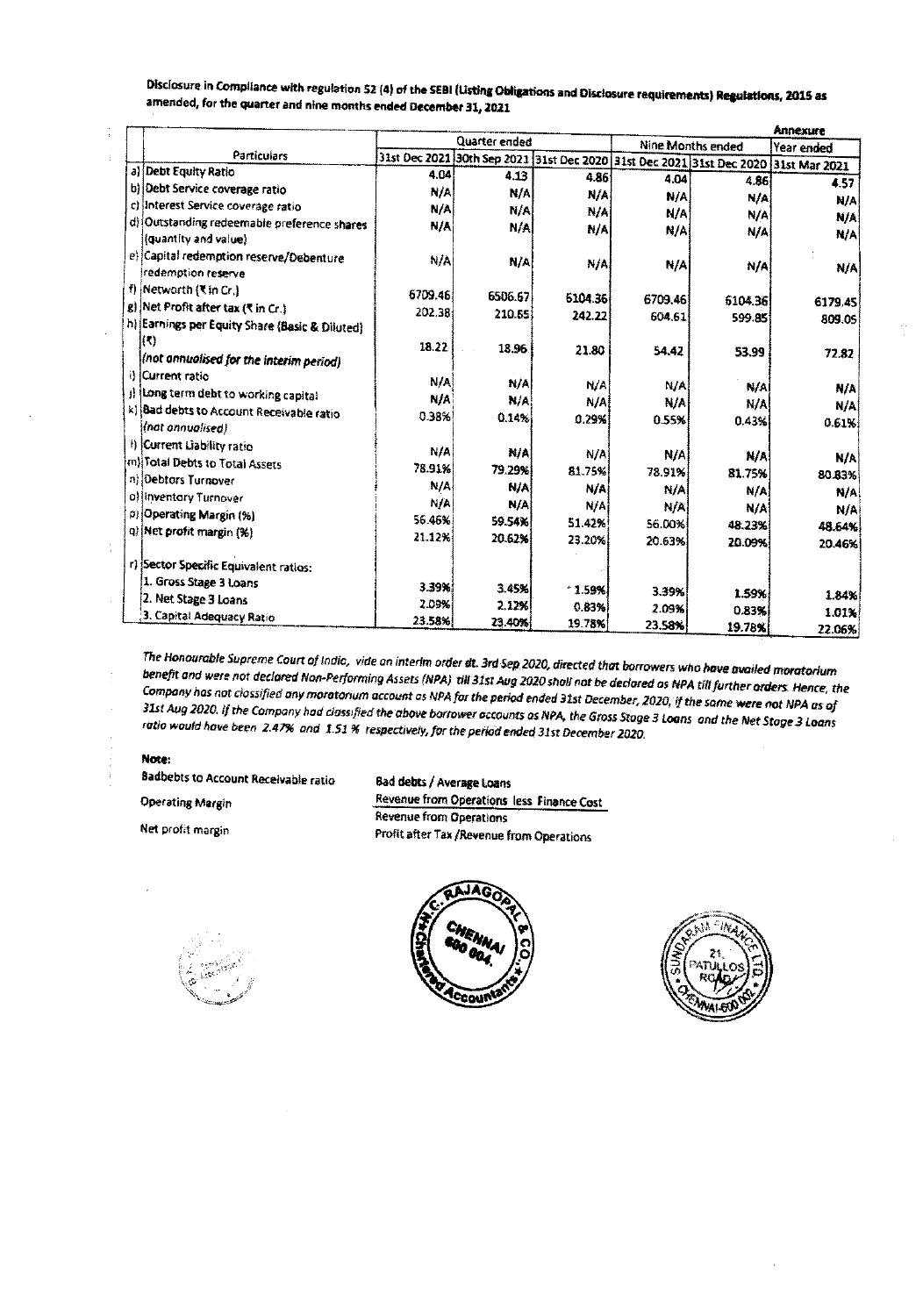8. K. Khare & Co. CharteredAccountants 706-708, Sharda Chambers New Marine Lines Mumbai 400020

N C Ra|agopal & Co No.22 Krishnaswamy Avenue, lijz Church Road, Mylapore, Chennai - 600 004

Limited review report on unaudited standalone financial results of Sundaram Finance Limited for the quarter and nine months ended 31 December 2021 under Regulation 33 and Regulation 52 of the Securities and Exchange Board Of India (Listing Obligations and Disclosure Requlrements) Regulations, 2015

TO

The Board of Directors of Sundaram Finance limited

# INTRODUCTION

- i. We have reviewed the accompanying Statement of unaudited standalone financial results of Sundaram Finance limited (the `Company') for the quarter and nine months ended 31 December 2021 ('the Statement').
- 2. The Statement, which is the responsibility of the Company's management and approved by its Board of Directors, has been prepared in accordance with the recognition and measurement principles laid down in Indian Accounting Standard 34 `lnterim Financial Reporting' (`lnd AS 34'), prescribed under Section 133 Of the Companies Act, 2013, and other accounting principles generally accepted in India and in compliance with Regulation 33 and Regulation 52 the Securities and Exchange Board of India (Listing Obligations and Disclosure Requirements) Regulations, 2015. Our responsibility is to issue a report on the Statement based on our review.

# SCOPE OF REVIEW

3. We conducted our review of the Statement in accordance with the Standard on Review Engagements (SRE} 2410 "Review of Interim Financial Information Performed by the Independent Auditor of the Entity" issued by the Institute of Chartered Accountants of India. This standard requires that we plan and perform the review to obtain moderate assurance as to whether the Statement is free of material misstatement. A review is limited primarily to inquiries of company personnel and analytical procedures applied to financial data and thus provides less assurance than an audit. We have not performed an audit and accordingly, we do not express an audit opinion.

# CONCLUSION

4. Based on our review conducted as above, nothing has come to our attention that causes us to believe that the accompanying Statement, prepared in accordance with applicable accounting standards and other recognized accounting practices and policies has not disclosed the information required to be disclosed in terms of Regulation 33 and Regulation 52 of the Securities and Exchange Board of India (listing obligations and Disclosure Requirements) Regulations, 2015 including the manner in which it is to be disclosed, or that it contains any material misstatement





Page I of 2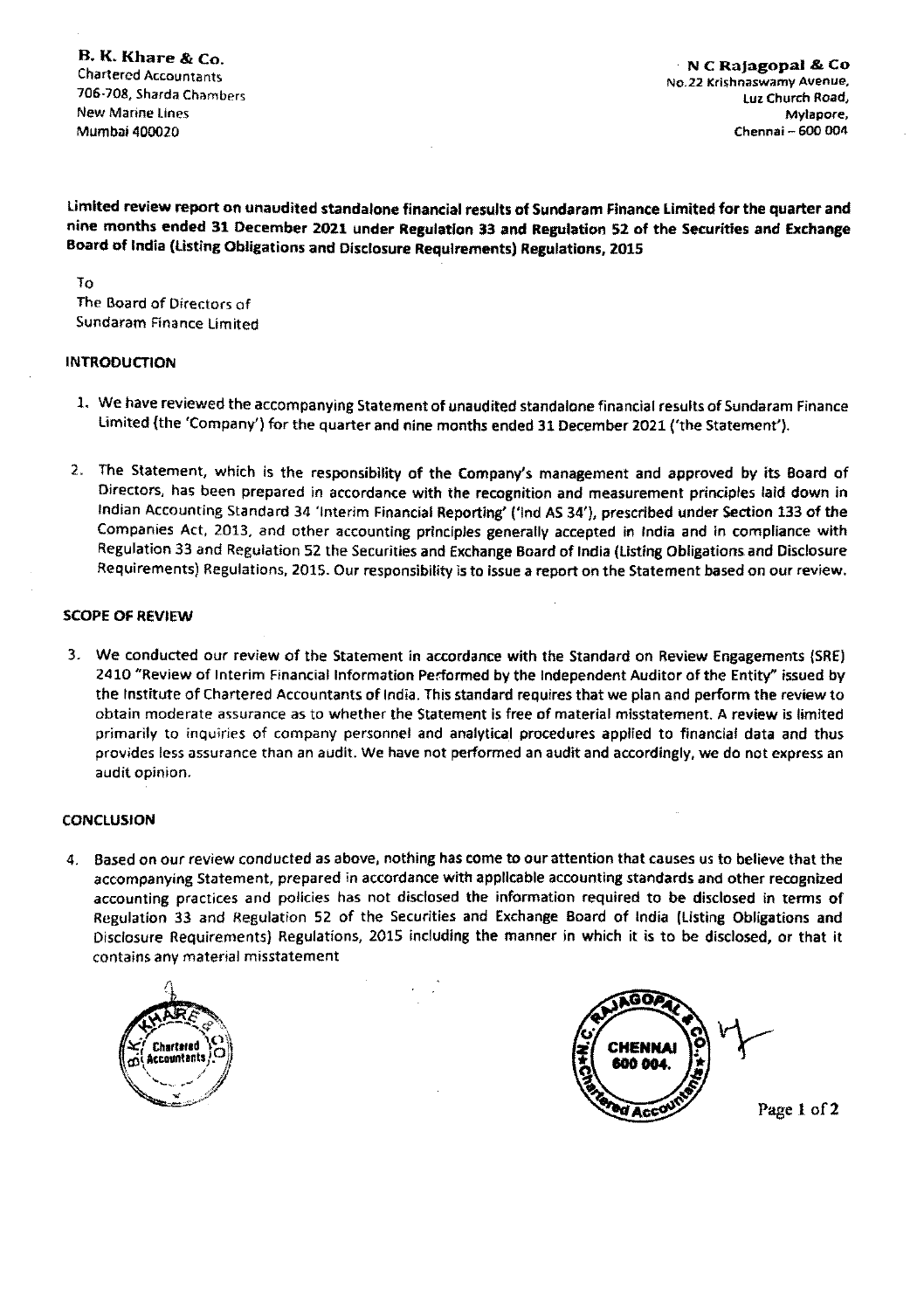8. K. Khare & Co. **Chartered Accountants** ?06-7o8, Shards Chambers New Marine Lines Mumbai 400020

N C Rajagopal & Co No.22 Krishnaswamy Avenue, luz Church Road, Mylapore, Chennai $-600004$ 

# **EMPHASIS OF MATTER**

5. We draw attention to Note no 4 of the accompanying statement, relating to the impact of the outbreak of COVID -19 Pandemic on the unaudited financial results/business operations of the company. ln view 0f the highly uncertain economic environment, a definitive assessment of the impact on the subsequent periods is highly dependent upon circumstances as they evolve. Our conclusion is not modified in this matter.

# **OTHER MATTER**

6. The numbers and details pertaining to period(s) i.e. Quarter ended 31 December 2020, nine months ended 31 December 2020 have been traced from the review reports of Previous Auditor, jn terms of Regulation 33 and Regulation 52 the Securities and Exchange Board of India (Listing obligations and Disclosure Requlrements} Regulations, 2015. Similarly, the numbers and details pertaining to Year ended as at 31 March 2021 and notes related thereto in the Statement have been traced from the Financial Statements of the Company audited by the Previous Auditor vide their unmodified report dated 28 May 2021. Our report is not modified in respect of this matter.

For B. K. Khare & Co. **Chartered Accountants** Firm Registration Number ~ 105102W

 $\int_{0}^{\pi}$ 

Padmini Khare Kaicker Partner Membership No. 04784 UDIN: 22044784AAPYLZ7920 Place: Mumbaj Date: 07 february 2022 ice: Mu<br>te: 07<br><mark>X</mark>



For N C Rajagopal & Co **Chartered Accountants** Firm Registration Number ~ 003398S

handrasekaran.

Partner Membership No. 024844 UDIN: 22024844AAPWID5620 Place: Chennai Date: 07 February 2022

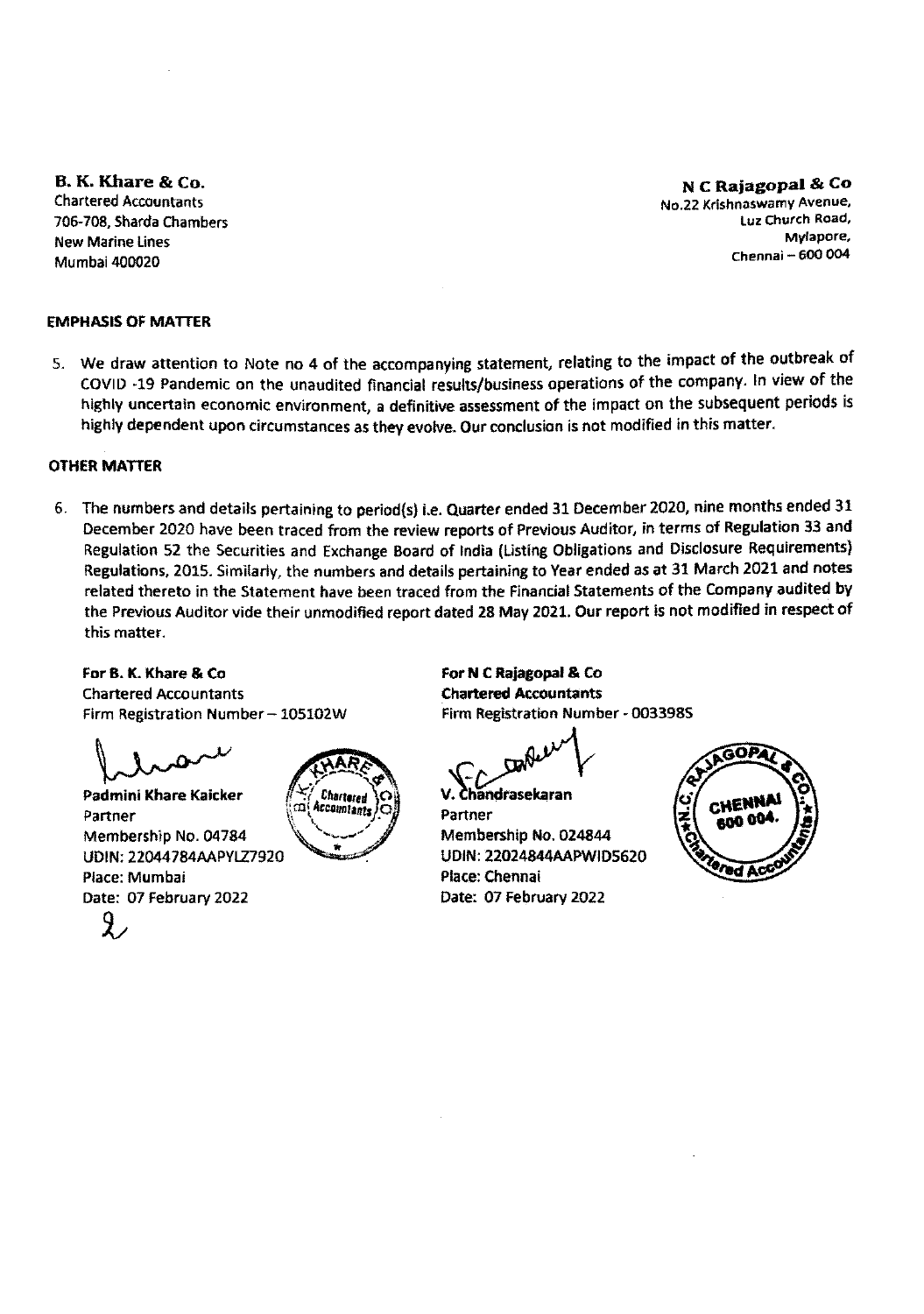B. K. Khare & Co. Chartered Accountants 706-708, Shards Chambers New Marine Lines Mumbai 400020

Limited review report on unaudited Consolidated financial results Of Sundaram Finance Limited for the quarter and nine months ended 31 December 2021 under Regulation 33 of the Securities and Exchange Board Of India (Listing Obligations and Diselesure Requirements) Regulations, 2015

To: The Board of Directors of Sundaram Finance Limited

#### **INTRODUCTION**

- 1. We have reviewed the accompanying Statement of unaudited Consolidated financial results of Sundaram Finance Limited (the 'Parent`) and its subsidiaries (the parent and its subsidiaries together referred to as the "Group") and its share of the net profit after the substanties income of the subsidiaries together referred to as the 'Group') and its share of the net profit after tax and total comprehensive income of its associates and joint<br>venture (Refer Annexure-1 for the list of subsidiaries included in the Statement) for the quarter and nine month ended 31 December 2021 ('the Statement'), being submitted by the parent pursuant to the requirements of regulation 33 of the SEBI (Listing Obligations and Disclosure Requirements) Regulations, 2015, as amended (the<br>'LODR')
- 2. This Statement, which is the responsibility Of the Parent's management and approved by the Parent's Board of Directors, has been prepared in accordance with the recognition and measurement principles laid down jn Indian Accounting Standard 34 'Interim Financial Reporting' ('Ind AS 34'), prescribed under Section 133 of the Companies Act, 2013, and other accounting principles generally accepted in India and in compliance with Regulation 33 of the Securities and Exchange Board of India (Listing Obligations and Disclosure Requirements) Regulations, 2015. Our responsibility is to issue a report on the Statement based on our review.

## **SCOPE OF REVIEW**

3. We conducted our review of the Statement in accordance with the Standard on Review Engagements (SRE) 2410, Review of Interim Financial Information Performed by the Independent Auditor of the Entity, issued by the Institute of Chartered Accountants of India. A review of Interim financial information consists of making Inquiries, primarily of persons responsible for financial and accounting matters, and applying analytical and other review procedures. A review is substantially less in scope than an audit conducted in accordance with the Standards on Auditing, and consequently, does not enable us to obtain assurance that we would become aware of all significant matters that might be identified in an audit. Accordingly, we do not express an audit opinion.

We also performed procedures in accordance with the SEBI Circular CIR/CFD/CMD1/44/2019 dated March 29, 2019 issued by the SEBI under Regulation 33(8) of the SEBI (Listing Obligations and Disclosure Requirements) Regulations, 2015 (as amended), to the extent applicable.





Page 1 of 4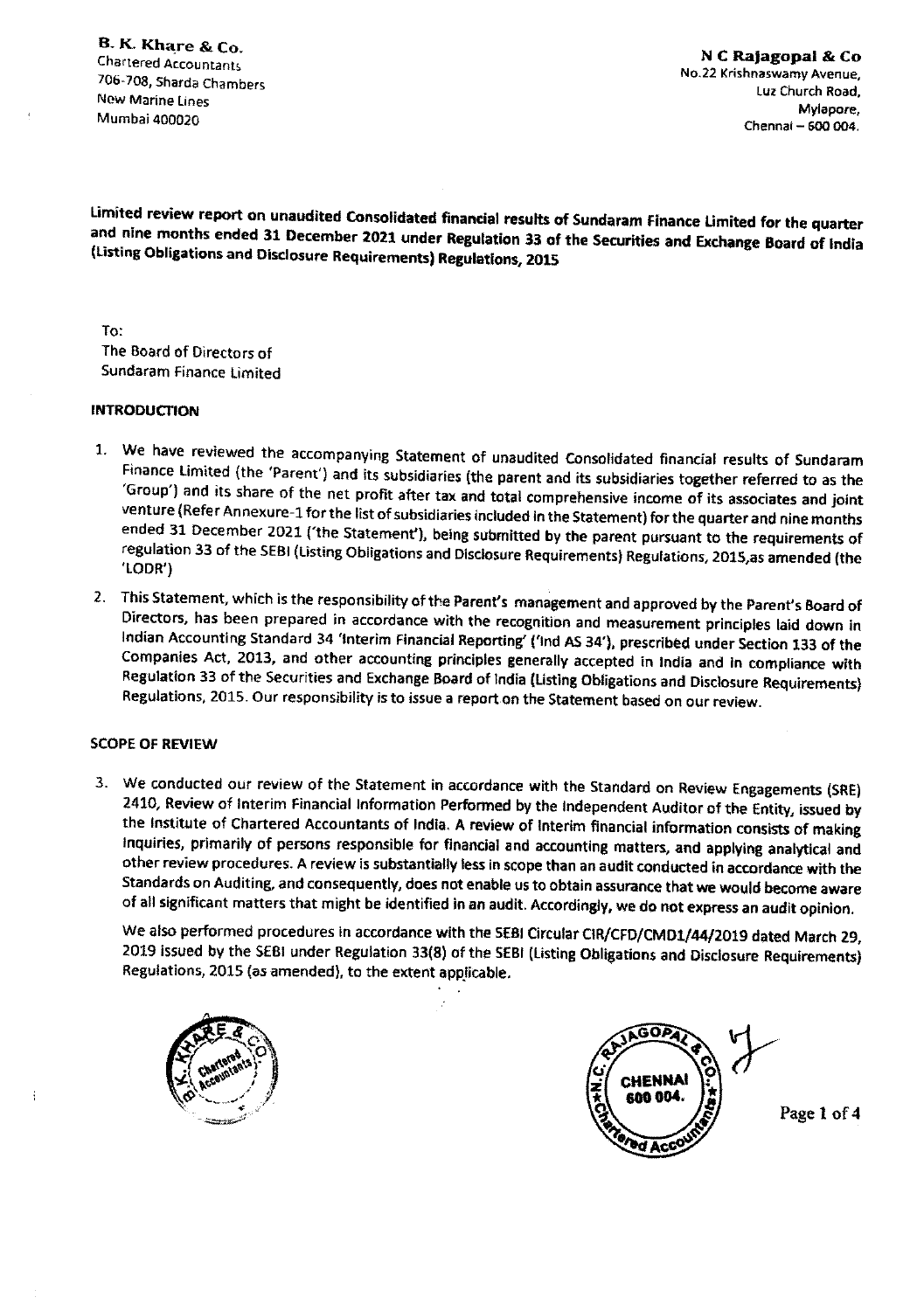## **CONCLUSION**

4. Based on our review conducted and procedures performed as stated in paragraph 3 above and upon Consideration of the review reports of the other auditors referred to in paragraph 6 below, nothing has come to our attention that causes us to believe that the accompanying Statement prepared in accordance with recognition and measurement principles laid down in lnd AS 34, specified under Section 133 Of the Companies Act, 2013, the SEBI Circular and other accounting principles generally accepted in India, has not disclosed the information required to be disclosed in accordance with the requirements of Regulation 33 of the SEBI (Listing Obligations and Disclosure Requirements} Regulations, 2ol5 (as amended), including the manner in which it is to be disclosed, or that it contains any material misstatement.

#### **EMPHASIS OF MATTER**

5. We draw attention to Note no 4 of the accompanying statement, relating to the impact of the outbreak of COVID -19 Pandemic on the unaudited financial results/business operations of the Group. In view of the highly uncertain economic environment, a definitive assessment of the impact on the subsequent periods is highly dependent upon circumstances as they evolve. Our conclusion is not modified in this matter.

# OTHER MATTER

- 6. We did not review the interim financial results of thirteen subsidiaries (including eight stepdown subsidiaries) included in the unaudited consolidated financial results, whose interim financial results reflect total revenues of Rs. 333 Crores and Rs.993 Crores, and total net profit or loss after tax Of Rs. 61 Crones and Rs.189 Crores, and total comprehensive income of Rs. 117 Crores and Rs.481 Crores, and total asset of Rs. 13,502 Crones for the quarter ended 31 December 2021 and for the period 1 April 2021 to 31 December 2021 respectively as considered in the unaudited consolidated financial results.
- 7. The unaudited consolidated financial results also include the Group's share of net profit after tax of Rs. 33 Crores and Rs.84 Crores, and total comprehensive income/loss of Rs.34 Crores and Rs.87 Crores for the quarter ended 31 December 2021 and for the period 1 April 2021 to 31 December 2021 respectively, as considered in the unaudited consolidated financial results, in respect of eight stepdown associates, whose interim financial results have not been reviewed by us. These interim financial results have been reviewed by other auditors whose reports have been furnished to us by the Management and our conclusion on the Statement, in so far as it relates to the amounts and disclosures included in respect of these subsidiaries and associates, is based solely on the reports of the other auditors and the procedures performed by us as stated in paragraph 3 above.





Page 2 of 4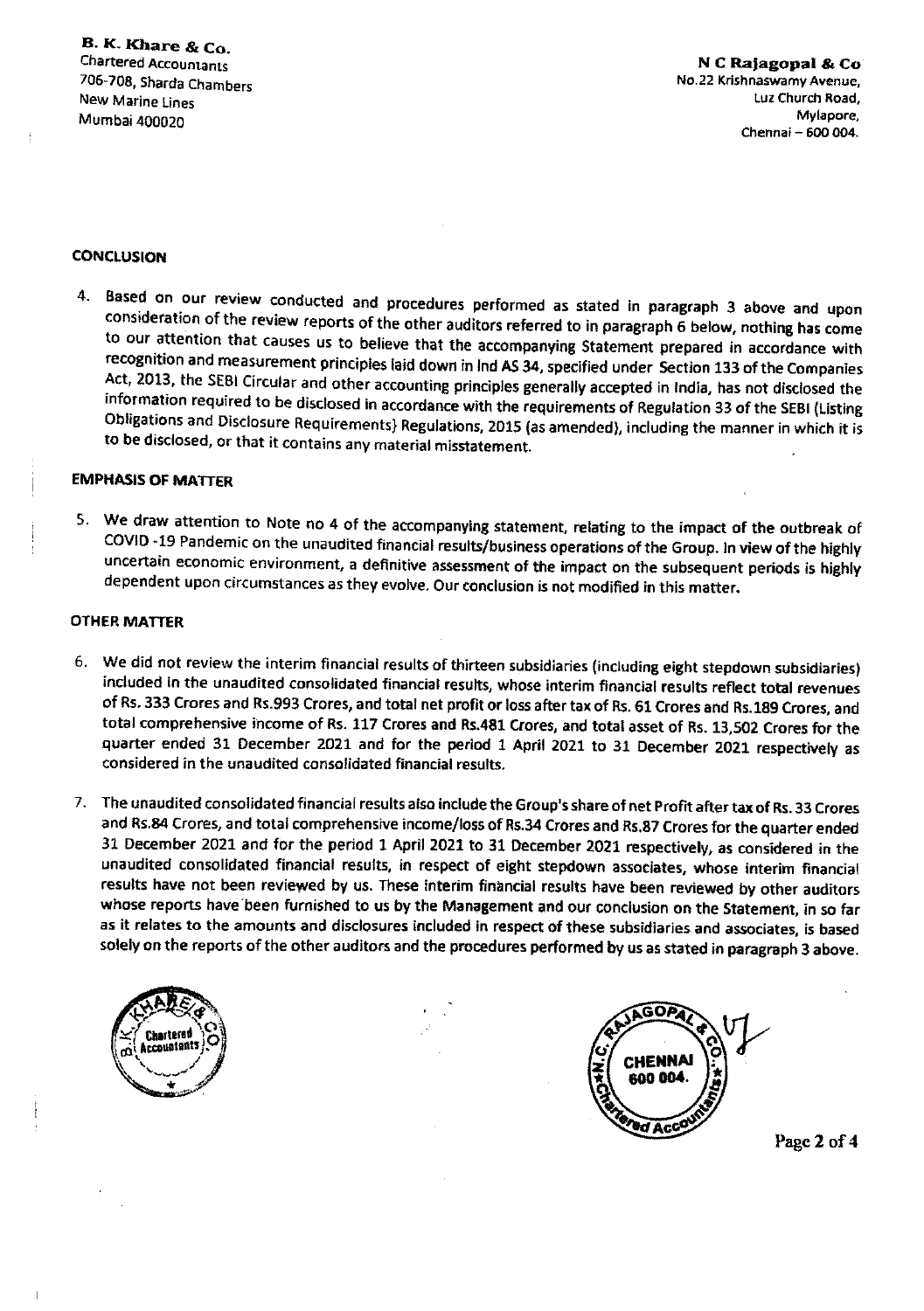B. K. Khare & Co. **Chartered Accountants** 706-708, Sharda Chambers **New Marine Lines** Mumbai 400020

N C Rajagopal & Co No.22 Krishnaswamy Avenue, Luz Church Road, Mylapore. Chennai - 600 004.

8. The numbers and details pertaining to period(s) i.e. Quarter ended 31 December 2020, nine months 31 December 2020 in the Statement have been traced from the review reports of Previous Auditor in terms of Regulation 33 of the Securities and Exchange Board of India (Listing Obligations and Disclosure Requirements) Regulations, 2015. Similarly, the numbers and details pertaining to Year ended as at 31 March 2021 and notes related thereto in the Statement have been traced from the Financial Statements of the Parent audited by the Previous Auditor vide their unmodified audit report dated 28 May 2021.

For B. K. Khare & Co. **Chartered Accountants** Firm Registration Number - 105102W

λÒ

Padmini Khare Kaicker Partner Membership No. 044784 UDIN: 22044784AAPZGN3876 Place: Mumbai Date: 07 February 2022



For N C Rajagopal & Co **Chartered Accountants** Firm Registration Number - 003398S

V. Chandrasekaran

Partner Membership No. 024844 **UDIN: 22024844AAPWNE8154** Place: Chennai Date: 07 February 2022